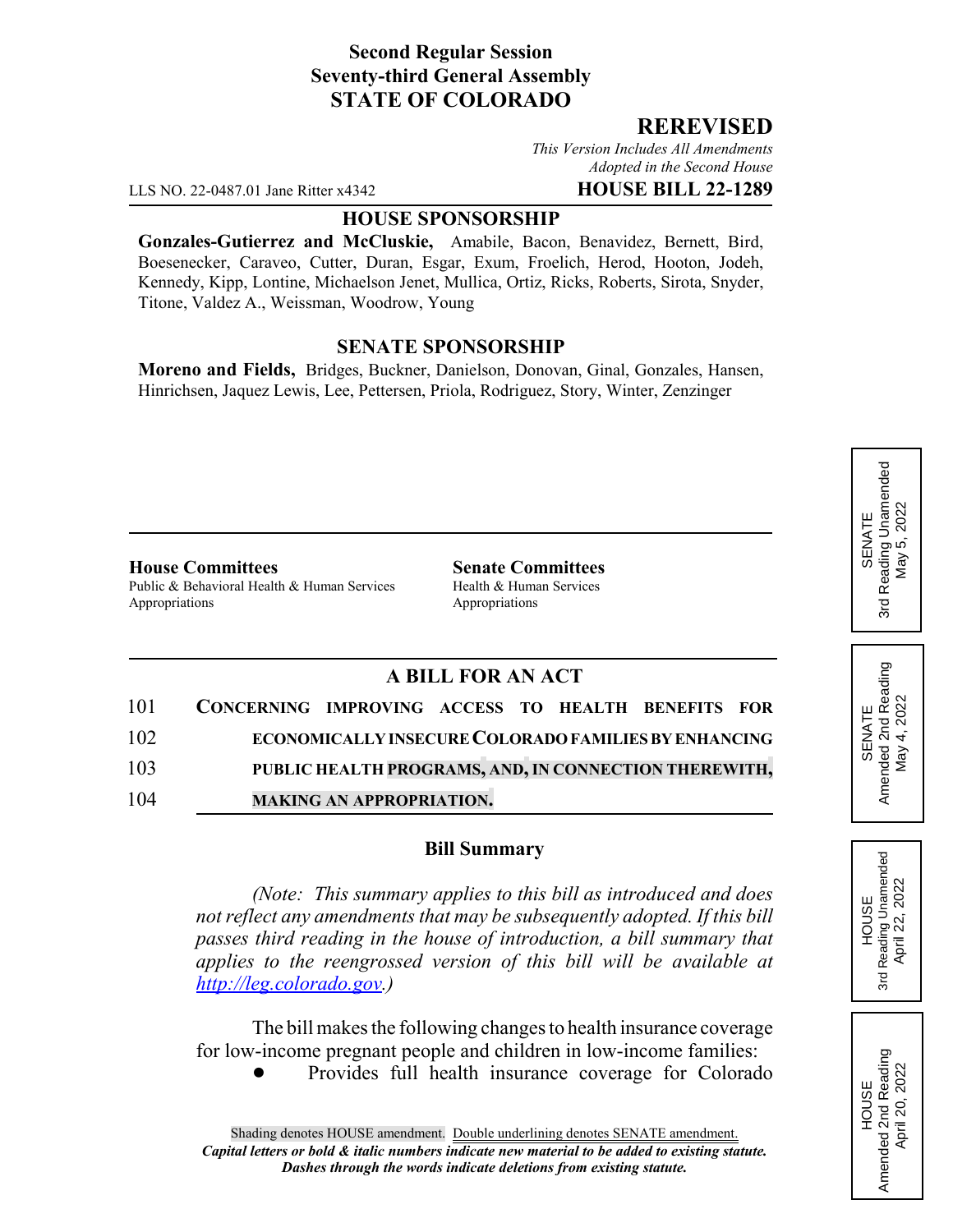pregnant people who would be eligible for medicaid and the children's basic health plan (CHIP) if not for their immigration status and continues that coverage for 12 months postpartum at the CHIP federal matching rate;

- Provides comprehensive health insurance coverage to all Colorado children who would be eligible for medicaid and CHIP if not for their immigration status;
- Requires the state department of health care policy and financing to create an outreach and enrollment strategy for enrolling eligible groups into new coverage options;
- Makes comprehensive lactation supports and supplies, including breast pumps, a covered benefit for perinatal people on medicaid and CHIP;
- Draws down federal funds to improve perinatal and postpartum support and requires that priorities for the funds be determined through a stakeholder process;
- Permanently authorizes an existing survey of birthing parents, run by the state department of public health and environment and increases the ability of the survey to collect and report on the experiences of birthing people of color in Colorado;
- ! Creates a special enrollment period for health insurance coverage due to pregnancy so that an eligible person can sign up for insurance as soon as the person becomes pregnant; and
- ! Improves the quality of health insurance coverage available through the health insurance affordability enterprise.

1 *Be it enacted by the General Assembly of the State of Colorado:*

- 2 **SECTION 1. Legislative declaration.** (1) The general assembly
- 3 finds and declares that:
- 

4 (a) Health insurance coverage is an important social determinant

5 of health because it provides both access to the health-care system and

- 6 financial security. Access to quality prenatal care is one of the most
- 7 important determinants of birth outcomes and a primary strategy to reduce
- 8 infant and maternal mortality.
- 9 (b) The stress and challenges of pregnancy and parenting with 10 limited financial resources are contributing factors to a high rate of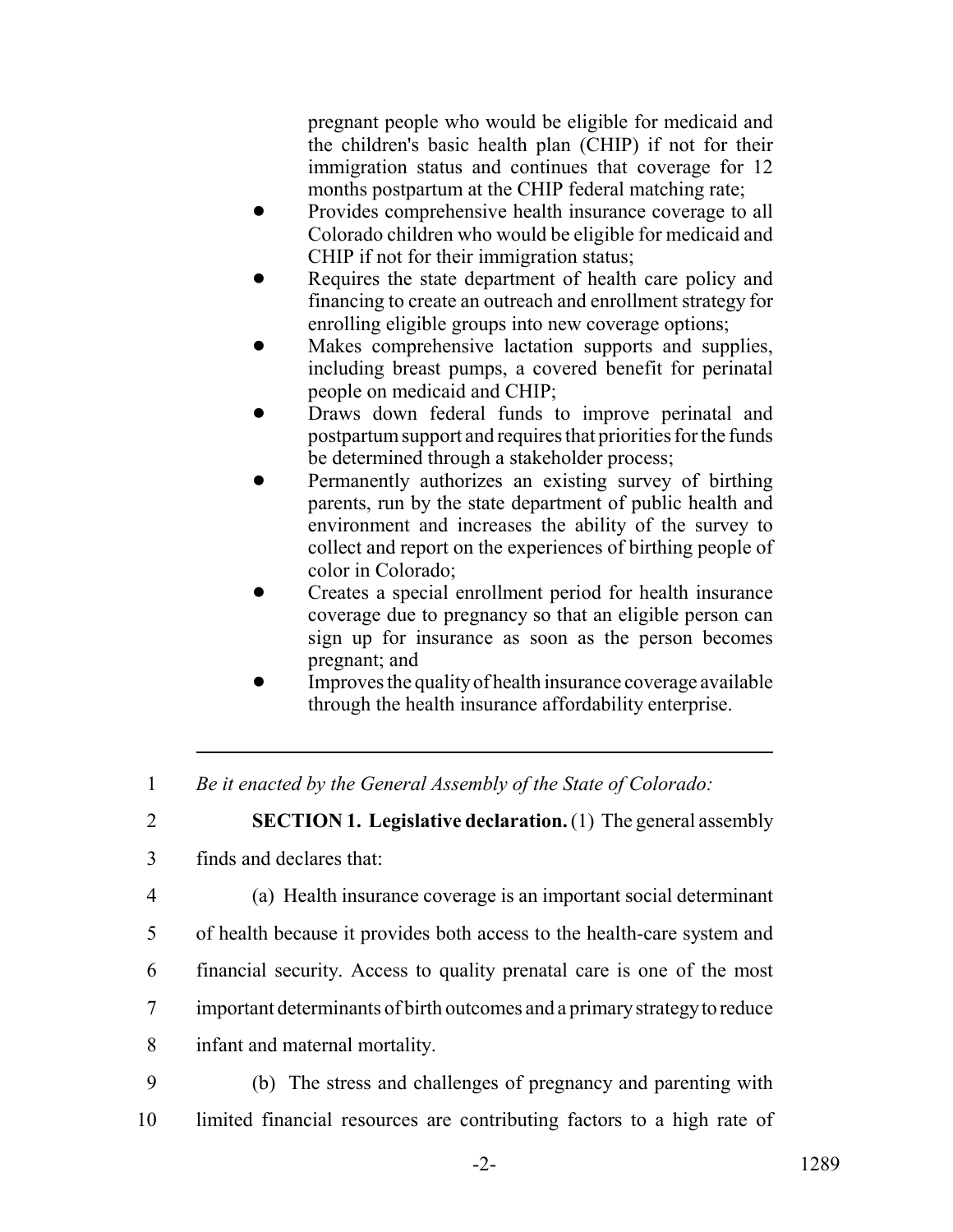depression. One in four low-income pregnant or postpartum individuals experience depression in a given year.

 (c) Insurance coverage improves health status and mental health, while decreasing infant, child, and adult mortality rates. Medicaid and the children's health insurance program (CHIP) are key supports for pregnant people and new parents, as well as their children in the critical early years of life.

 (d) Research shows that medicaid coverage for children and pregnant people is associated with improved health and well-being. Children born to medicaid-covered or otherwise insured parents are more likely to be born at a healthier birth weight and are at lower risk of infant mortality than babies born to people who are uninsured. Medicaid and other insurance coverage of pregnant people is also associated with a greater likelihood of children finishing high school and college and having higher incomes as adults.

 (e) When parents have health insurance, their children are more 17 likely to be insured;

 (f) In Colorado, Hispanic and Latina individuals of reproductive age are three times more likely to be uninsured compared to their non-Hispanic peers. Research indicates that chronic stress associated with being a racial or ethnic minority in the United States is largely responsible for higher preterm birth rates and constitutes an independent risk factor for preterm delivery.

 (g) Approximately twenty-four percent of all pregnancy-related deaths occur between forty-three to three hundred sixty-five days after a pregnancy ends. There is growing evidence that providing insurance coverage for at least one year of postpartum care can reduce preventable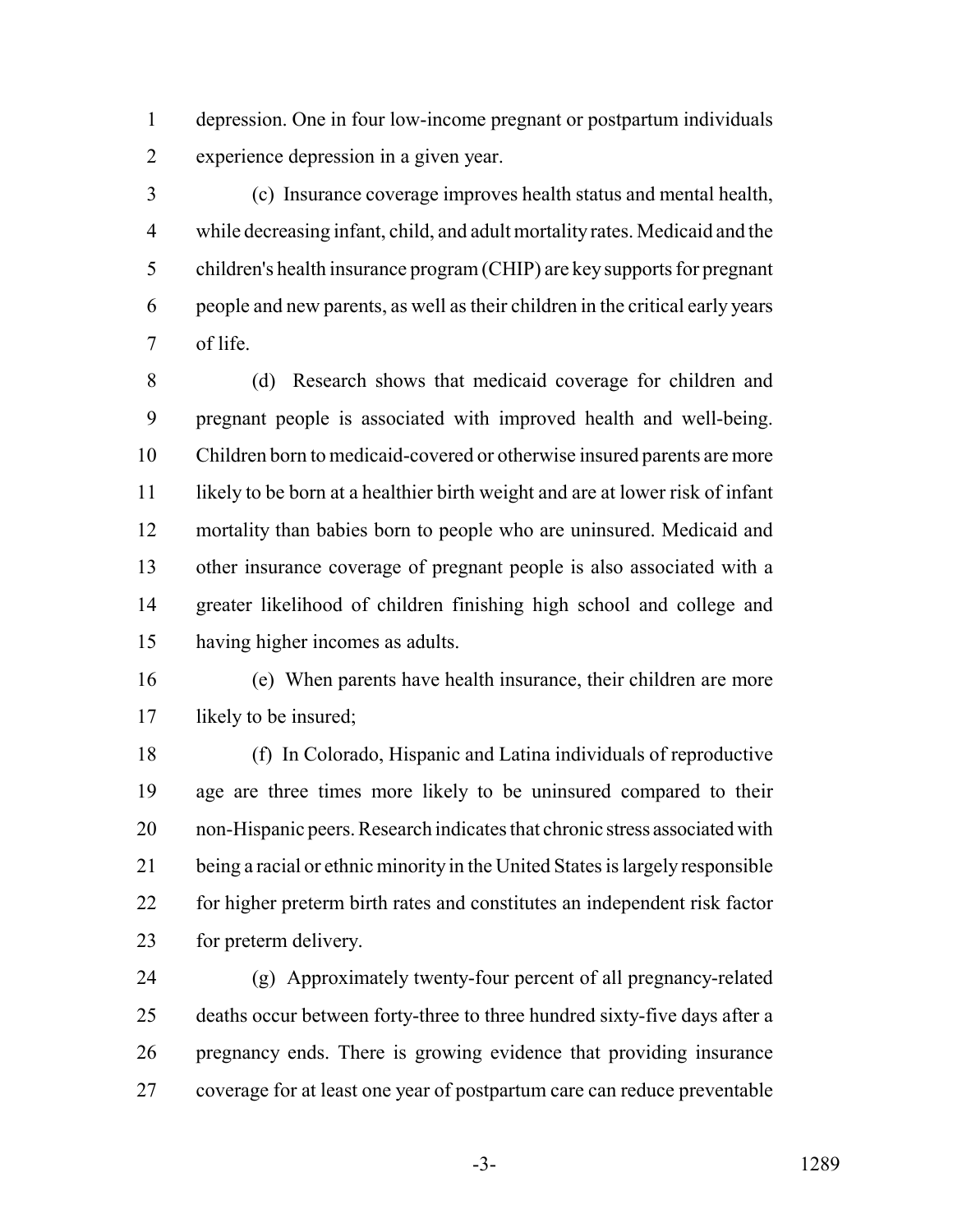maternal deaths, particularly among Black persons and immigrant populations. Expanding access to prenatal and postpartum care will decrease racial disparities in maternal and infant mortality.

 (h) Prenatal care is cost effective. Studies have found that providing prenatal care for low-income persons avoids costly infant complications and infant death.

(2) The general assembly further finds that:

 (a) All Colorado children deserve access to preventive and life-saving health care. In Colorado, fourteen percent of uninsured children are ineligible for medicaid or the children's basic health plan because of their immigration status. Health insurance coverage is linked to improved access to health-care services and increased use of preventive services.

 (b) Without expansion of health-care coverage, immigrant parents with children who are ineligible for coverage are more likely to put off seeking critical treatment until it is an emergency. Educational success, physical health, emotional support, and family strength are inseparable.

 (c) The COVID-19 pandemic has disproportionately harmed immigrant communities across the state, exposing the dual impacts of racism and xenophobia on access to health care. Ineligibility for health-care coverage has led many immigrants to forgo COVID-19 testing and treatment, despite both being free.

23 (d) As Colorado seeks to address these inequities to build a more inclusive state, it is essential to expand coverage to the communities that have been most impacted and vulnerable before, during, and well after the COVID-19 health crisis; and

(e) Expanding health-care coverage to all children, pregnant and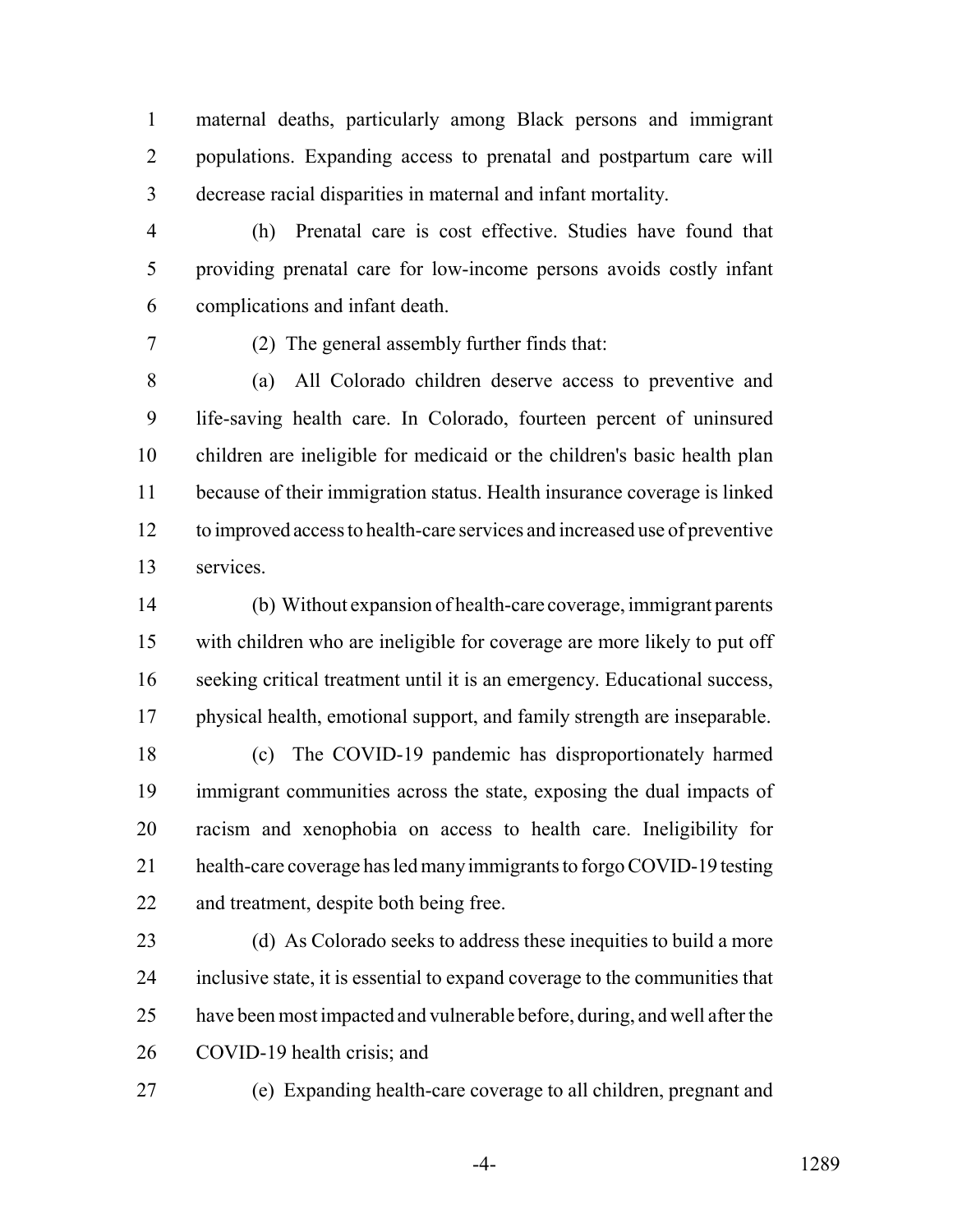|                | postpartum persons, regardless of immigration status, is fundamental to  |
|----------------|--------------------------------------------------------------------------|
| 2              | ensuring health equity in Colorado, allowing all parents and children to |
| 3 <sup>7</sup> | thrive.                                                                  |

| $\overline{4}$ | <b>SECTION 2.</b> In Colorado Revised Statutes, 10-16-1205, add          |
|----------------|--------------------------------------------------------------------------|
| 5              | $(2)(d)(III)$ as follows:                                                |
| 6              | 10-16-1205. Health insurance affordability fee - special                 |
| 7              | hospitals - allocation of revenues. (2)<br>assessment<br>$\mathbf{on}$   |
| 8              | (d) (III) NOTWITHSTANDING SUBSECTIONS $(2)(d)(I)$ AND $(2)(d)(II)$ OF    |
| 9              | THIS SECTION, IF THE APPROVAL OF THE DEMONSTRATION WAIVER                |
| 10             | RECEIVED PURSUANT TO SECTION 25.5-4-503 (2) SETS CONDITIONS ON THE       |
| 11             | USE OF THE MONEY RECEIVED, THE ENTERPRISE SHALL ALLOCATE THE             |
| 12             | MONEY RECEIVED PURSUANT TO SECTION $25.5$ -4-503 (2) AS SET FORTH IN     |
| 13             | THE APPROVAL. IF THE APPROVAL DOES NOT SET CONDITIONS ON THE USE         |
| 14             | OF MONEY RECEIVED, THE ENTERPRISE SHALL ALLOCATE THE MONEY IN            |
| 15             | THE MANNER SET FORTH IN SUBSECTIONS $(2)(d)(I)$ AND $(2)(d)(II)$ OF THIS |
| 16             | SECTION.                                                                 |
| 17             | SECTION 3. In Colorado Revised Statutes, 10-16-1206, amend               |
| 18             | $(1)(e)$ and $(1)(f)$ ; and <b>add</b> $(1)(g)$ as follows:              |
| 19             | Health insurance affordability cash fund -<br>$10-16-1206.$              |
| 20             | creation. (1) There is hereby created in the state treasury the health   |
| 21             | insurance affordability cash fund. The fund consists of:                 |
| 22             | (e) Money that may be allocated to the fund pursuant to section          |
| 23             | 10-16-1308; and                                                          |
| 24             | All interest and income derived from the deposit and<br>(f)              |
| 25             | investment of money in the fund; AND                                     |
|                |                                                                          |
| 26             | THE FEDERAL SHARE OF THE MEDICAL ASSISTANCE PAYMENTS<br>(g)              |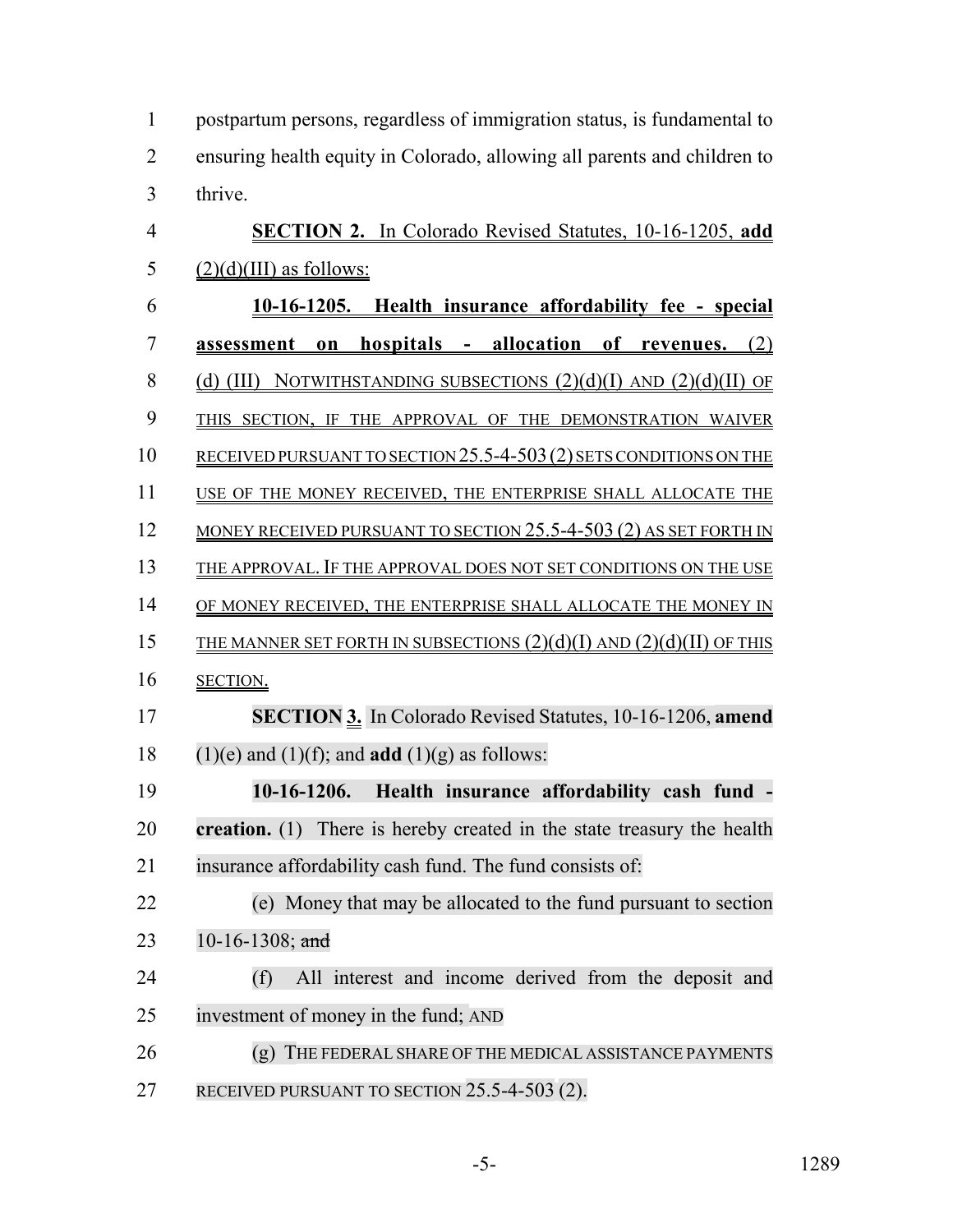**SECTION 4.** In Colorado Revised Statutes, 10-16-105.7, **add** 2 (3)(a)(II)(H) as follows:

 **10-16-105.7. Health benefit plan open enrollment periods - special enrollment periods - rules.** (3) (a) (II) A triggering event occurs when:

 (H) BEGINNING JANUARY 1, 2024, AN INDIVIDUAL WHO DOES NOT HAVE EXISTING CREDITABLECOVERAGE RECEIVES CERTIFICATION FROM A HEALTH-CARE PROVIDER ACTING WITHIN THE PROVIDER'S SCOPE OF PRACTICE THAT THE INDIVIDUAL IS PREGNANT. COVERAGE IS DEEMED EFFECTIVE AS OF THE FIRST MONTH IN WHICH THE INDIVIDUAL RECEIVES CERTIFICATION OF THE PREGNANCY, UNLESS THE INDIVIDUAL ELECTS TO HAVE COVERAGE EFFECTIVE ON THE FIRST DAY OF THE MONTH FOLLOWING THE DATE THAT THE INDIVIDUAL MAKES A PLAN SELECTION. ANY PERSON OR ENTITY ENROLLING AN INDIVIDUAL IN COVERAGE PURSUANT TO THIS SPECIAL ENROLLMENT PERIOD SHALL PROVIDE A NOTICE, DEVELOPED BY THE DEPARTMENT THROUGH A STAKEHOLDER PROCESS, TO THE INDIVIDUAL REGARDING THE INDIVIDUAL'S OPTION TO BEGIN COVERAGE EITHER PROSPECTIVELY OR RETROACTIVELY AND THE FINANCIAL AND TAX 19 IMPLICATIONS OF THOSE OPTIONS. THE NOTICE MUST BE IN, AT A MINIMUM, ENGLISH AND SPANISH.

 **SECTION 5.** In Colorado Revised Statutes, 10-16-1207, **repeal** 22 (4)(c)(IV)(A); and **add** (4)(c.5) as follows:

 **10-16-1207. Health insurance affordability board - creation - membership - powers and duties - subject to open meetings and public records laws - commissioner rules.** (4) The board is authorized to:

(c) Recommend, for approval and establishment by the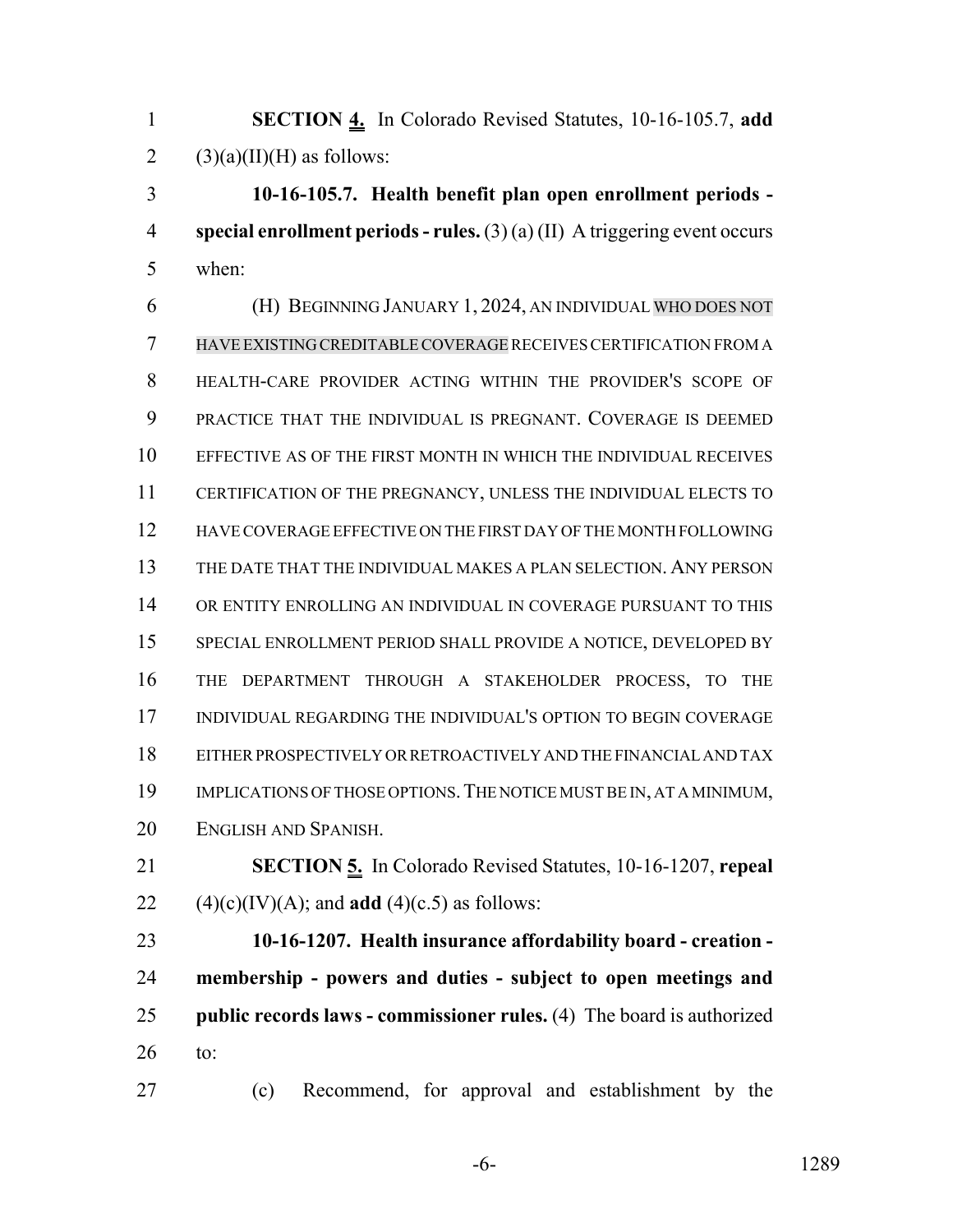commissioner by rule:

 (IV) The parameters for implementing the subsidies for state-subsidized individual health coverage plans authorized by this part 12, including:

 (A) The coverage required under state-subsidized individual health coverage plans, which coverage must maximize affordability for qualified individuals and must include coverage for the lowest income group, as determined by the board, that has no premium and provides 9 benefits actuarially equivalent to ninety percent of the full actuarial value 10 of the benefits provided under the plan; and

 (c.5) FURTHER RECOMMEND, FOR APPROVAL AND ESTABLISHMENT 12 BY THE COMMISSIONER BY RULE, ADDITIONAL PARAMETERS FOR IMPLEMENTING THE SUBSIDIES FOR STATE-SUBSIDIZED INDIVIDUAL HEALTH COVERAGE PLANS AUTHORIZED BY THIS PART 12, INCLUDING THAT THE COVERAGE REQUIRED PURSUANT TO STATE-SUBSIDIZED INDIVIDUAL HEALTH COVERAGE PLANS MUST:

(I) MAXIMIZE AFFORDABILITY FOR QUALIFIED INDIVIDUALS;

18 (II) COVER BENEFITS EQUIVALENT TO THOSE IN A QUALIFIED HEALTH PLAN; AND

20 (III) FOR A PERSON WHO, AT THE TIME THE PERSON APPLIES FOR STATE-SUBSIDIZED COVERAGE, MEETS THE INCOME REQUIREMENTS TO 22 QUALIFY FOR EMERGENCY MEDICAL ASSISTANCE PURSUANT TO SECTION 25.5-5-103 AND WHO IS A QUALIFIED INDIVIDUAL WHO MEETS THE ELIGIBILITY CRITERIA ESTABLISHED IN RULE PURSUANT TO SUBSECTION (4)(c)(IV) OF THIS SECTION, INCLUDE COVERAGE THAT:

(A) HAS NO PREMIUM;

(B) HAS AN ACTUARIAL VALUE OF NOT LESS THAN NINETY-FOUR

-7- 1289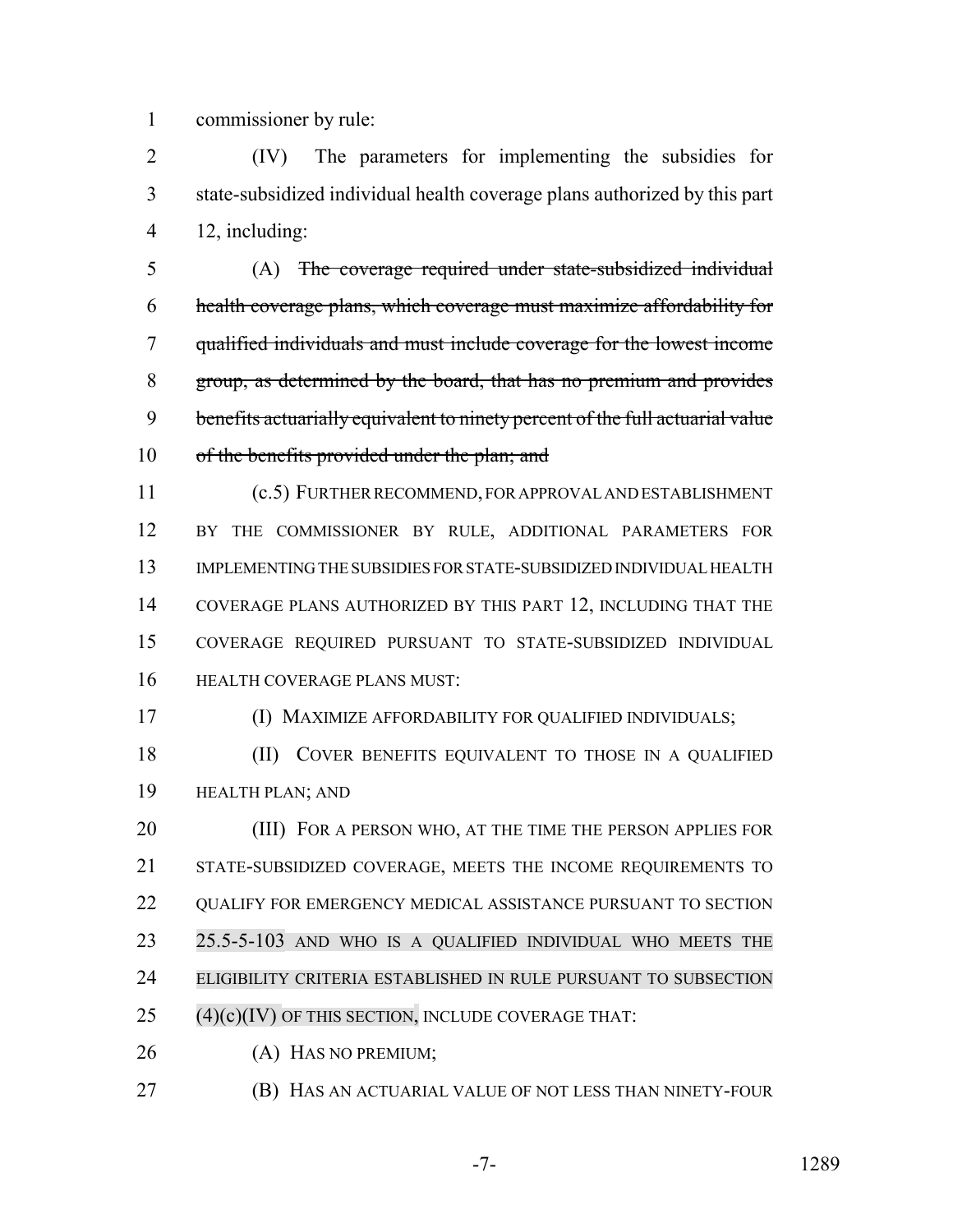PERCENT; AND

 (C) TO THE EXTENT POSSIBLE WITH AVAILABLE FUNDING, INCLUDES COST SHARING THAT IS FURTHER REDUCED FROM SUBSECTION (4)(c.5)(III)(B) OF THIS SECTION SUCH THAT THE PLAN HAS CONSUMER COST SHARING RESPONSIBILITIES FOR EMERGENCY SERVICES EQUIVALENT TO COST SHARING RESPONSIBILITIES FOR EMERGENCY MEDICAL 7 ASSISTANCE PURSUANT TO SECTION 25.5-5-103.

 **SECTION 6.** In Colorado Revised Statutes, 24-75-109, **add** 9 (1)(a.7) and (1)(a.8) as follows:

 **24-75-109. Controller may allow expenditures in excess of appropriations - limitations - appropriations for subsequent fiscal year restricted - repeal.** (1) For the purpose of closing the state's books, and subject to the provisions of this section, the controller may, on or after May 1 of any fiscal year and before the forty-fifth day after the close thereof, upon approval of the governor, allow anydepartment, institution, or agency of the state, including any institution of higher education, to make an expenditure in excess of the amount authorized by an item of appropriation for such fiscal year if:

 (a.7) THE OVEREXPENDITURE IS BY THE DEPARTMENT OF HEALTH CARE POLICY AND FINANCING FOR THE STATE MEDICAL ASSISTANCE

PROGRAM, ESTABLISHED PURSUANT TO SECTION 25.5-2-104; OR

 (a.8) THE OVEREXPENDITURE IS BY THE DEPARTMENT OF HEALTH CARE POLICY AND FINANCING FOR THE STATE CHILDREN'S BASIC HEALTH

```
24 PLAN, ESTABLISHED PURSUANT TO SECTION 25.5-2-105; OR
```
 **SECTION 7.** In Colorado Revised Statutes, 25-1.5-101, **add** (1)(cc) as follows:

**25-1.5-101. Powers and duties of department - laboratory cash**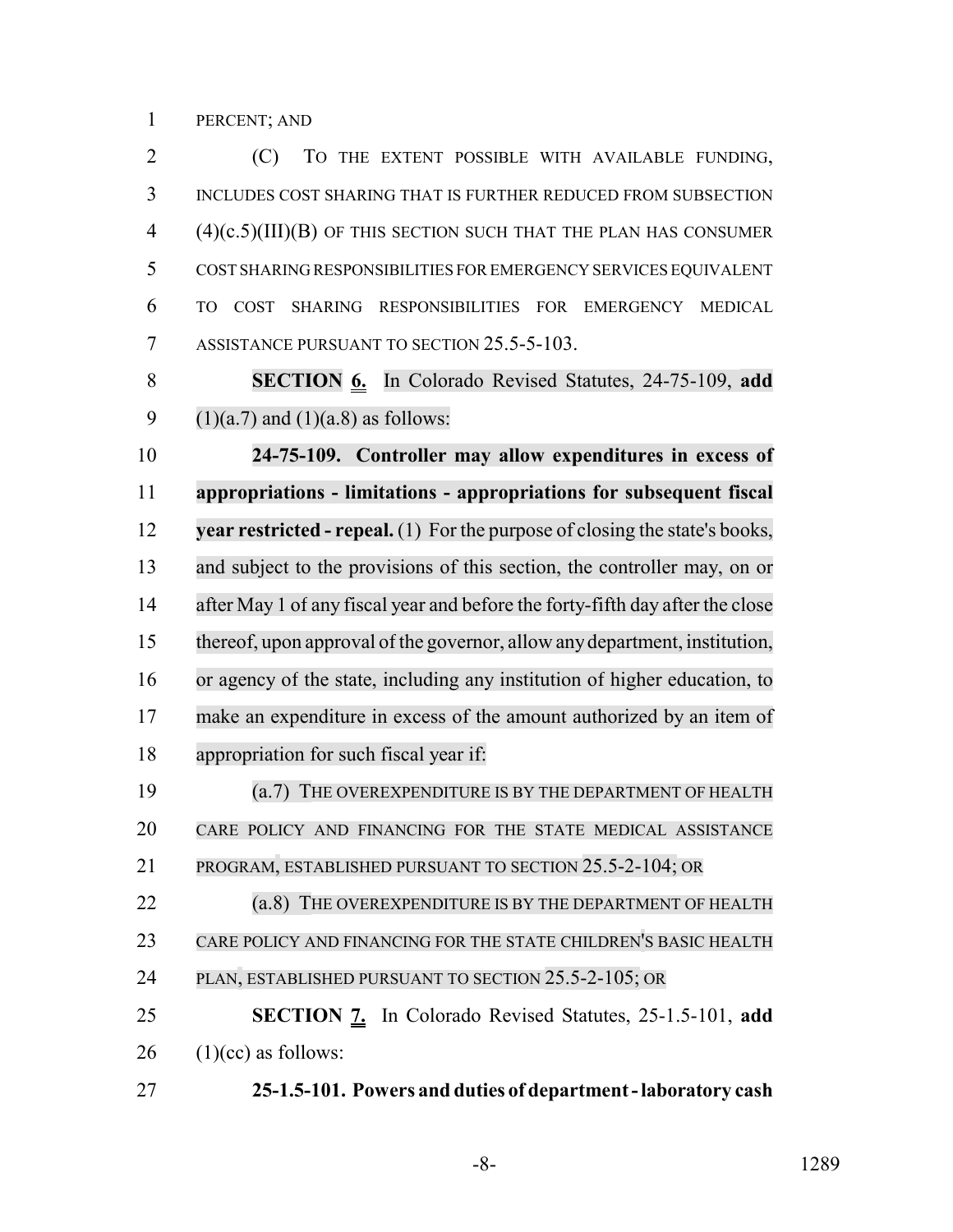**fund - report - dispensation of payments under contracts with grantees - definitions - repeal.** (1) The department has, in addition to all other powers and duties imposed upon it by law, the powers and duties provided in this section as follows: (cc) TO CARRY OUT THE HEALTH SURVEY FOR BIRTHING PARENTS AND REPORTING REQUIREMENTS SET FORTH IN PART 7 OF THIS ARTICLE 1.5. **SECTION 8.** In Colorado Revised Statutes, **add** part 7 to article 1.5 of title 25 as follows: PART 7 HEALTH SURVEY FOR BIRTHING PARENTS **25-1.5-701. Health survey for birthing parents.** (1) BEGINNING JULY 1, 2022, THE DEPARTMENT SHALL BEGIN DEVELOPING A METHODOLOGY AND BUILDING A HEALTH SURVEY FOR BIRTHING PARENTS, REFERRED TO IN THIS SECTION AS THE "SURVEY", TO GIVE PEOPLE WHO HAVE GIVEN BIRTH THE OPPORTUNITY TO SHARE OPINIONS AND EXPERIENCES DURING THE FIRST FEW YEARS OF THEIR BABIES' LIVES. THE PURPOSE OF THE SURVEY IS TO INFORM COLORADO POLICIES AND PROGRAMS DESIGNED TO ADVANCE HEALTH EQUITY. AS PART OF THE SURVEY, THE DEPARTMENT SHALL: (a) INVITE A STATEWIDE COHORT OF PEOPLE WHO HAVE RECENTLY 21 GIVEN BIRTH TO JOIN THE SURVEY; (b) ANNUALLY AND UP UNTIL A SURVEY PARTICIPANT'S CHILD'S THIRD BIRTHDAY, PROVIDE TO EACH PARTICIPANT AT LEAST TWO BRIEF ONLINE QUESTIONNAIRES ON A VARIETY OF HEALTH AND SOCIAL TOPICS, INCLUDING: (I) HOW THE PARTICIPANT FEELS PHYSICALLY AND EMOTIONALLY AFTER HAVING GIVEN BIRTH;

-9- 1289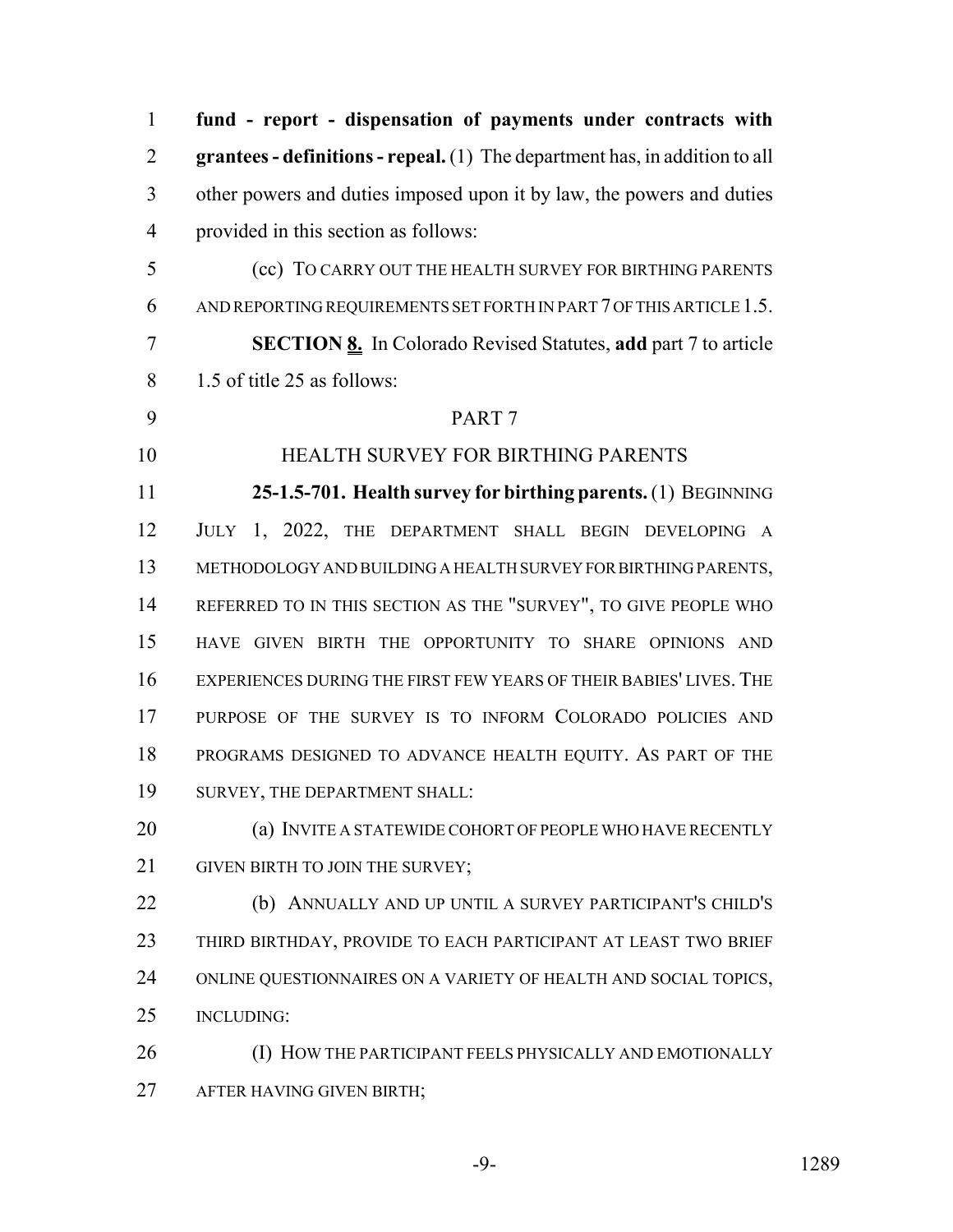(II) THE PARTICIPANT'S MENTAL HEALTH AND SUBSTANCE USE BEFORE, DURING, AND AFTER PREGNANCY;

 (III) THE PARTICIPANT'S OPINIONS ON CHILDHOOD VACCINATIONS AND OTHER IMPORTANT HEALTH DECISIONS;

- (IV) THE PARTICIPANT'S ABILITY TO TAKE LEAVE FROM WORK;
- (V) THE PARTICIPANT'S ABILITY TO FEED THE PARTICIPANT'S BABY IN THE PARTICIPANT'S PREFERRED WAY;

 (VI) THE PARTICIPANT'S EXPERIENCES WITH DOCTORS AND OTHER HEALTH-CARE WORKERS DURING AND AFTER PREGNANCY, INCLUDING ANY EXPERIENCES OF DISCRIMINATION; AND

 (VII) THE PARTICIPANT'S FAMILY'S ACCESS TO HEALTH CARE AND HEALTH SERVICES, INCLUDING BEHAVIORAL HEALTH SERVICES AND ORAL HEALTH SERVICES, AND OTHER RESOURCES NECESSARY FOR THE FAMILY 14 TO BE HAPPY AND HEALTHY.

 (2) THE SURVEY MUST BE DESIGNED TO OVERSAMPLE MEMBERS OF GROUPS THAT COMPRISE A SMALL PERCENTAGE OF THE POPULATION AND THAT DISPROPORTIONATELY EXPERIENCE HEALTH INEQUITIES, INCLUDING AFRICAN AMERICANS AND NATIVE AMERICANS, SO THAT DATA ABOUT THE EXPERIENCES OF THESE POPULATIONS CAN BE MADE PUBLIC. PARTICIPANT DATA ABOUT RACE, ETHNICITY, SEXUAL ORIENTATION, AND GENDER IDENTITY MUST BE COLLECTED AND REPORTED IN A MANNER THAT PROTECTS PERSONALLY IDENTIFYING INFORMATION.

 **SECTION 9.** In Colorado Revised Statutes, 25.5-2-103, **amend** 24  $(1)(b)$  as follows:

 **25.5-2-103. Reproductive health-care program - report - rules - definitions.** (1) As used in this section, unless the context otherwise requires: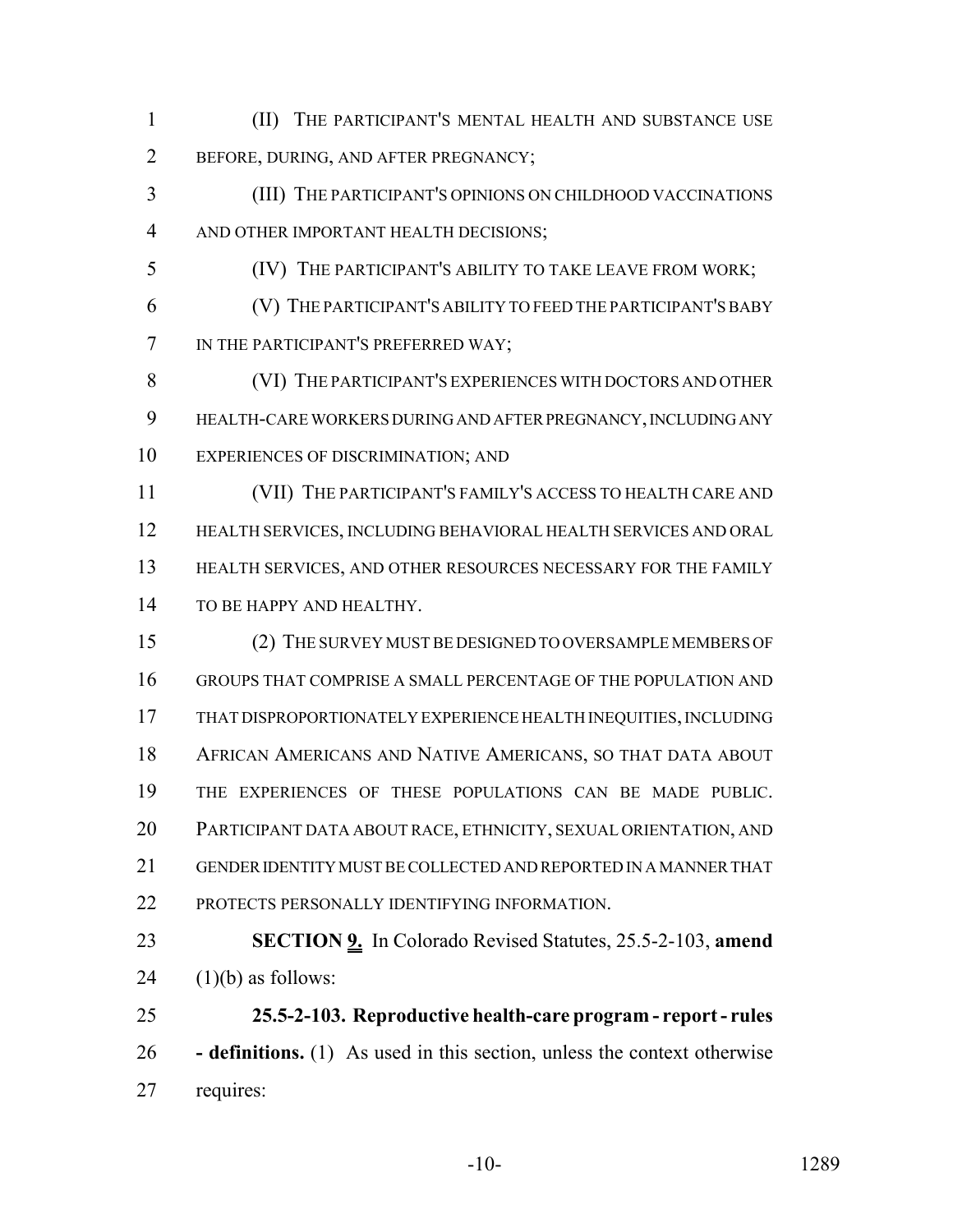(b) "Eligible individual" means an individual with reproductive 2 capacity, regardless of gender, citizenship, or immigration status, who 3 would be eligible to enroll in the medical assistance program, except that the individual is not a citizen of the United States and is not considered an eligible noncitizen pursuant to 8 U.S.C. secs. 1611 and 1612 and 6 section  $25.5-5-101(2)(b)$  AS DESCRIBED IN SECTION 25.5-4-103 (13) BUT IS NOT ELIGIBLE DUE SOLELY TO THE INDIVIDUAL'S IMMIGRATION STATUS, 8 AND WHO IS NOT ELIGIBLE FOR, OR DECLINES TO ENROLL IN, STATE MEDICAL ASSISTANCE, AS DESCRIBED IN SECTION 25.5-2-104.

 **SECTION 10.** In Colorado Revised Statutes, **add** 25.5-2-104 and 25.5-2-105 as follows:

 **25.5-2-104. State-funded health and medical care.** (1) BEGINNING NO LATERTHAN JANUARY 1, 2025, THERE IS CREATED THE STATE MEDICAL ASSISTANCE PROGRAM REFERRED TO IN THIS SECTION AS "STATE MEDICAL ASSISTANCE". STATE MEDICAL ASSISTANCE INCLUDES ALL BENEFITS AND SERVICES AT THE SAME COST TO THE BENEFICIARY AS ARE OFFERED PURSUANT TO THE MEDICAL ASSISTANCE PROGRAM DEFINED IN SECTION 25.5-4-103 (13), SUCH THAT, TO THE MAXIMUM EXTENT POSSIBLE, ELIGIBLE INDIVIDUALS MUST NOT BE ABLE TO TELL THAT THE PERSON IS ENROLLED IN A DIFFERENT PROGRAM FROM MEDICAL 21 ASSISTANCE PURSUANT TO SECTION 25.5-4-103 (13).

22 (2) A CHILD WHO IS LESS THAN NINETEEN YEARS OF AGE IS ELIGIBLE TO RECEIVE STATE MEDICAL ASSISTANCE IF THE CHILD WOULD BE 24 ELIGIBLE FOR MEDICAL ASSISTANCE AS DEFINED IN SECTION 25.5-4-103 (13) BUT IS NOT ELIGIBLE DUE SOLELY TO THE CHILD'S IMMIGRATION STATUS.

(3) A CHILD WHO IS LESS THAN NINETEEN YEARS OF AGE IS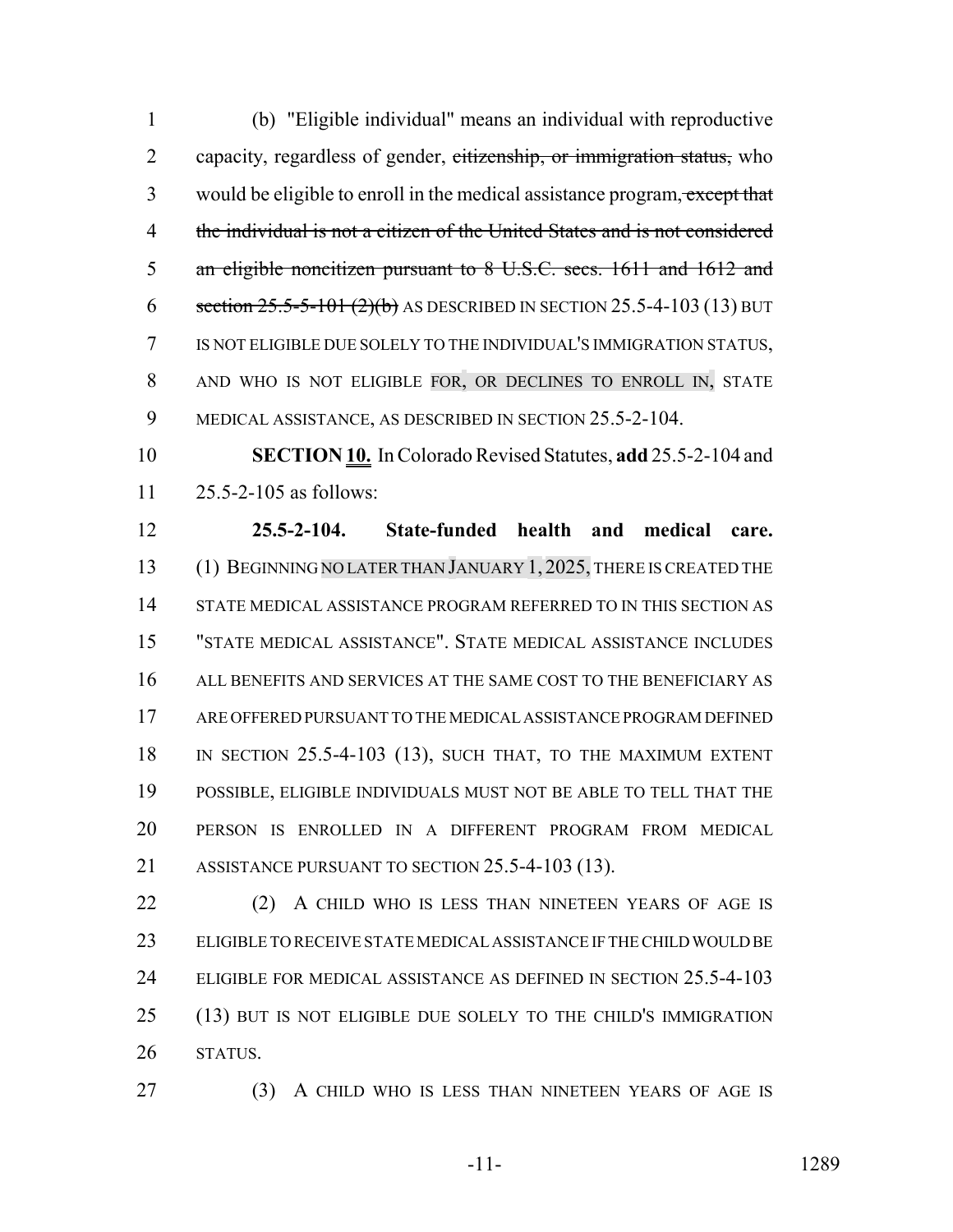PRESUMPTIVELY ELIGIBLE FOR STATE MEDICAL ASSISTANCE AND WILL RECEIVE SERVICES SPECIFIED BY STATE LAW ONLY IF A PARENT OR LEGAL GUARDIAN OF THE CHILD DECLARES ALL PERTINENT INFORMATION RELATING TO THE CRITERIA OF INCOME AND ASSETS OF THE CHILD'S FAMILY.

 (4) STATE MEDICAL ASSISTANCE MUST BE FUNDED BY STATE FUNDS ONLY, EXCEPT TO THE EXTENT FEDERAL FUNDS ARE MADE AVAILABLE THROUGH EXPRESS WRITTEN AUTHORIZATION THROUGH A FEDERAL WAIVER, STATE PLAN AMENDMENT, OR OTHERWISE, BY THE CENTERS FOR MEDICARE AND MEDICAID SERVICES.

 (5) THE STATE DEPARTMENT SHALL SEEK ANY NECESSARY FEDERAL APPROVALS TO MAXIMIZE ANY AVAILABLE FEDERAL FINANCIAL PARTICIPATION IN IMPLEMENTING THIS SECTION.

 (6) TO THE MAXIMUM EXTENT ALLOWABLE UNDER FEDERAL LAW, THE STATE DEPARTMENT SHALL, USING APPROPRIATE FUNDING, USE THE SAME INFRASTRUCTURE AND PROVIDER NETWORK TO DELIVER STATE MEDICAL ASSISTANCE AS IT DOES TO DELIVER MEDICAL ASSISTANCE AS DEFINED IN SECTION 25.5-4-103 (13).

 (7) THIS SECTION CONSTITUTES STATE AUTHORITY WITHIN THE 20 MEANING OF 8 U.S.C. SEC. 1621 (d), AS THAT LAW EXISTED ON JANUARY 1, 2022.

 (8) (a) DURING ITS 2024 PRESENTATION TO THE JOINT BUDGET COMMITTEE OFTHE GENERALASSEMBLY AND IN ITS PRESENTATION TO THE HEALTH AND HUMAN SERVICES COMMITTEE OF THE SENATE AND THE HEALTH AND INSURANCE COMMITTEE OF THE HOUSE OF REPRESENTATIVES, OR ANY SUCCESSOR COMMITTEES, AT THE HEARING HELD PURSUANT TO SECTION 2-7-203 (2)(a) OF THE "STATE MEASUREMENT FOR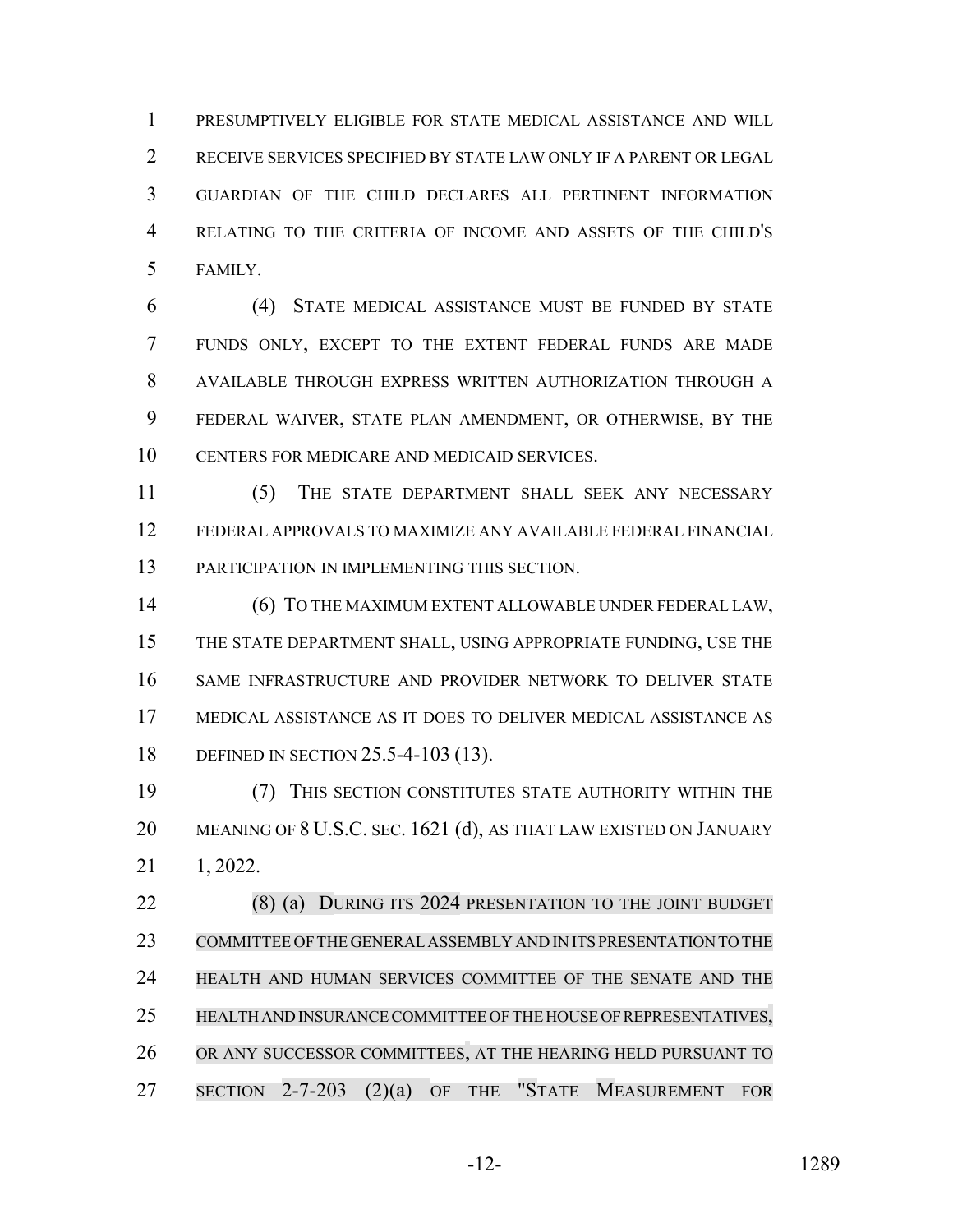ACCOUNTABLE, RESPONSIVE, AND TRANSPARENT (SMART) GOVERNMENT ACT", THE STATE DEPARTMENT SHALL REPORT ON ITS PLANS AND PROGRESS IN IMPLEMENTING STATE MEDICAL ASSISTANCE.

 (b) BEGINNING JANUARY 1, 2026, AND CONTINUING EVERY JANUARY THEREAFTER,THE STATE DEPARTMENT, IN ITS PRESENTATION TO THE JOINT BUDGET COMMITTEE OF THE GENERAL ASSEMBLY AND IN ITS PRESENTATION TO THE HEALTH AND HUMAN SERVICESCOMMITTEE OF THE SENATE AND THE HEALTH AND INSURANCE COMMITTEE OF THE HOUSE OF REPRESENTATIVES, OR ANY SUCCESSOR COMMITTEES, AT THE HEARING HELD PURSUANT TO SECTION 2-7-203 (2)(a) OF THE "STATE MEASUREMENT FOR ACCOUNTABLE, RESPONSIVE, AND TRANSPARENT (SMART)GOVERNMENTACT", SHALL REPORT ON THE COST SAVINGS AND HEALTH IMPROVEMENTS ASSOCIATED WITH STATE MEDICAL ASSISTANCE. **25.5-2-105. State children's basic health plan.** (1) BEGINNING

 NO LATER THAN JANUARY 1, 2025, THERE IS CREATED THE STATE CHILDREN'S BASIC HEALTH PLAN. THE STATE CHILDREN'S BASIC HEALTH PLAN INCLUDES ALL BENEFITS AND SERVICES, AT THE SAME COST TO THE BENEFICIARY, AS ARE OFFERED PURSUANT TO THE CHILDREN'S BASIC HEALTH PLAN IN SECTION 25.5-8-107, SUCH THAT, TO THE MAXIMUM EXTENT POSSIBLE, ELIGIBLE INDIVIDUALS MUST NOT BE ABLE TO TELL THAT THEY ARE ENROLLED IN A DIFFERENT PROGRAM FROM THE PLAN 22 DESCRIBED IN SECTION 25.5-8-107.

23 (2) A CHILD WHO IS LESS THAN NINETEEN YEARS OF AGE IS ELIGIBLE TO RECEIVE THE STATE CHILDREN'S BASIC HEALTH PLAN IF THE CHILD WOULD BE ELIGIBLE FOR THE CHILDREN'S BASIC HEALTH PLAN AS DESCRIBED IN 25.5-8-107, BUT IS NOT ELIGIBLE DUE SOLELY TO THE CHILD'S IMMIGRATION STATUS.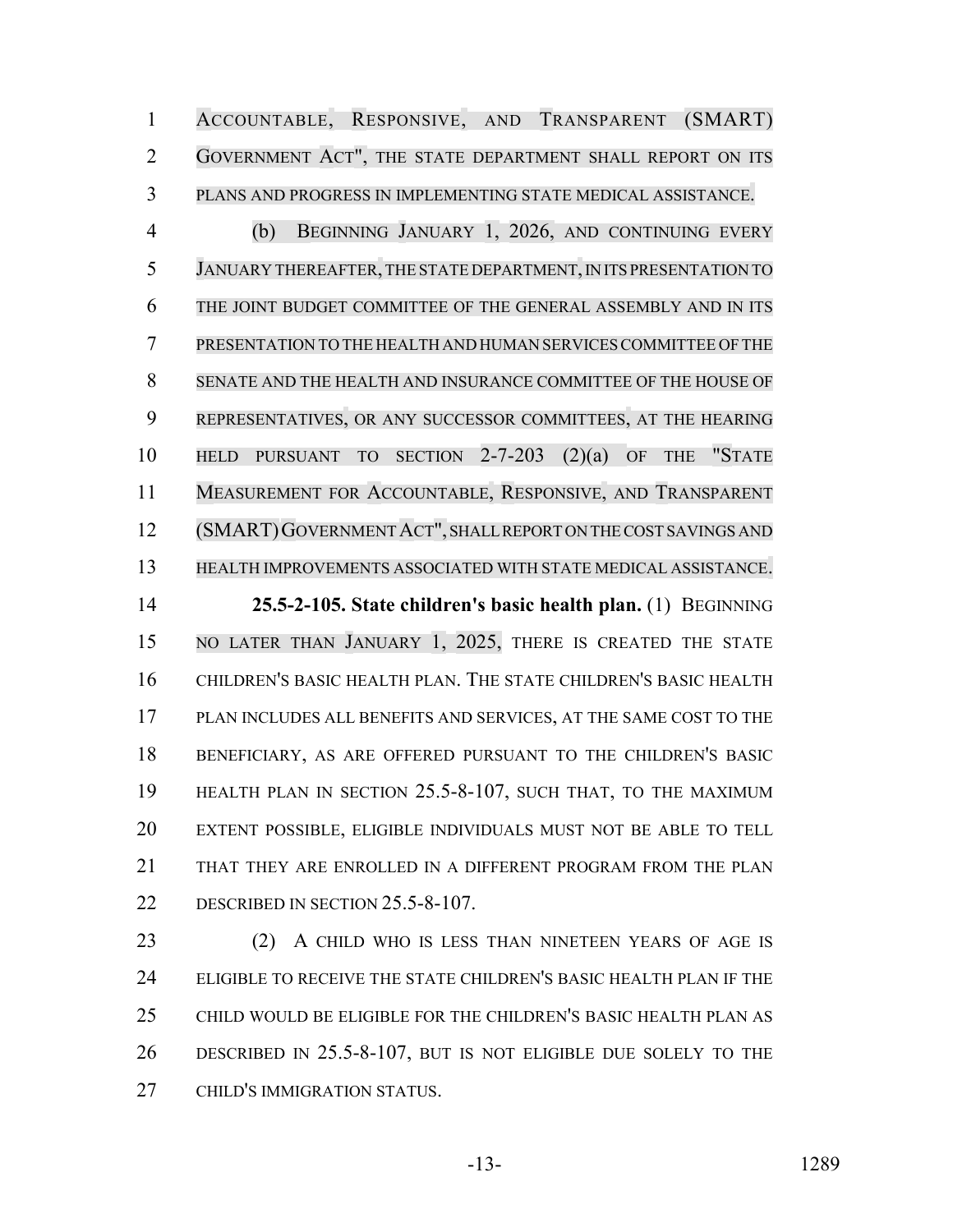(3) A CHILD WHO LESS THAN NINETEEN YEARS OF AGE IS PRESUMPTIVELY ELIGIBLE FOR THE STATE CHILDREN'S BASIC HEALTH PLAN AND WILL RECEIVE SERVICES SPECIFIED BY STATE LAW ONLY IF A PARENT OR LEGAL GUARDIAN OF THE CHILD DECLARES ALL PERTINENT INFORMATION RELATING TO THE CRITERIA OF INCOME AND ASSETS OF THE CHILD'S FAMILY.

 (4) THE STATE CHILDREN'S BASIC HEALTH PLAN MUST BE FUNDED BY STATE FUNDS ONLY, EXCEPT TO THE EXTENT FEDERAL FUNDS ARE MADE AVAILABLE THROUGH EXPRESS WRITTEN AUTHORIZATION THROUGH A FEDERAL WAIVER, STATE PLAN AMENDMENT, OR OTHERWISE, BY THE CENTERS FOR MEDICARE AND MEDICAID SERVICES.

 (5) THE STATE DEPARTMENT SHALL SEEK ANY NECESSARY FEDERAL APPROVALS TO MAXIMIZE ANY AVAILABLE FEDERAL FINANCIAL PARTICIPATION IN IMPLEMENTING THIS SECTION.

 (6) TO THE MAXIMUM EXTENT ALLOWABLE UNDER FEDERAL LAW, THE STATE DEPARTMENT SHALL, USING APPROPRIATE FUNDING, USE THE SAME INFRASTRUCTURE AND PROVIDER NETWORK TO DELIVER THE STATE'S CHILDREN'S BASIC HEALTH PLAN AS IT DOES TO DELIVER THE CHILDREN'S BASIC HEALTH PLAN DESCRIBED IN SECTION 25.5-8-107.

**(7) THIS SECTION CONSTITUTES STATE AUTHORITY WITHIN THE**  MEANING OF 8 U.S.C. SEC. 1621 (d), AS THAT LAW EXISTED ON JANUARY 1, 2022.

23 (8) (a) DURING ITS 2024 PRESENTATION TO THE JOINT BUDGET COMMITTEE OF THE GENERAL ASSEMBLY AND IN ITS PRESENTATION TO THE HEALTH AND HUMAN SERVICES COMMITTEE OF THE SENATE AND THE HEALTH AND INSURANCE COMMITTEE OF THE HOUSE OF REPRESENTATIVES, OR ANY SUCCESSOR COMMITTEES, AT THE HEARING HELD PURSUANT TO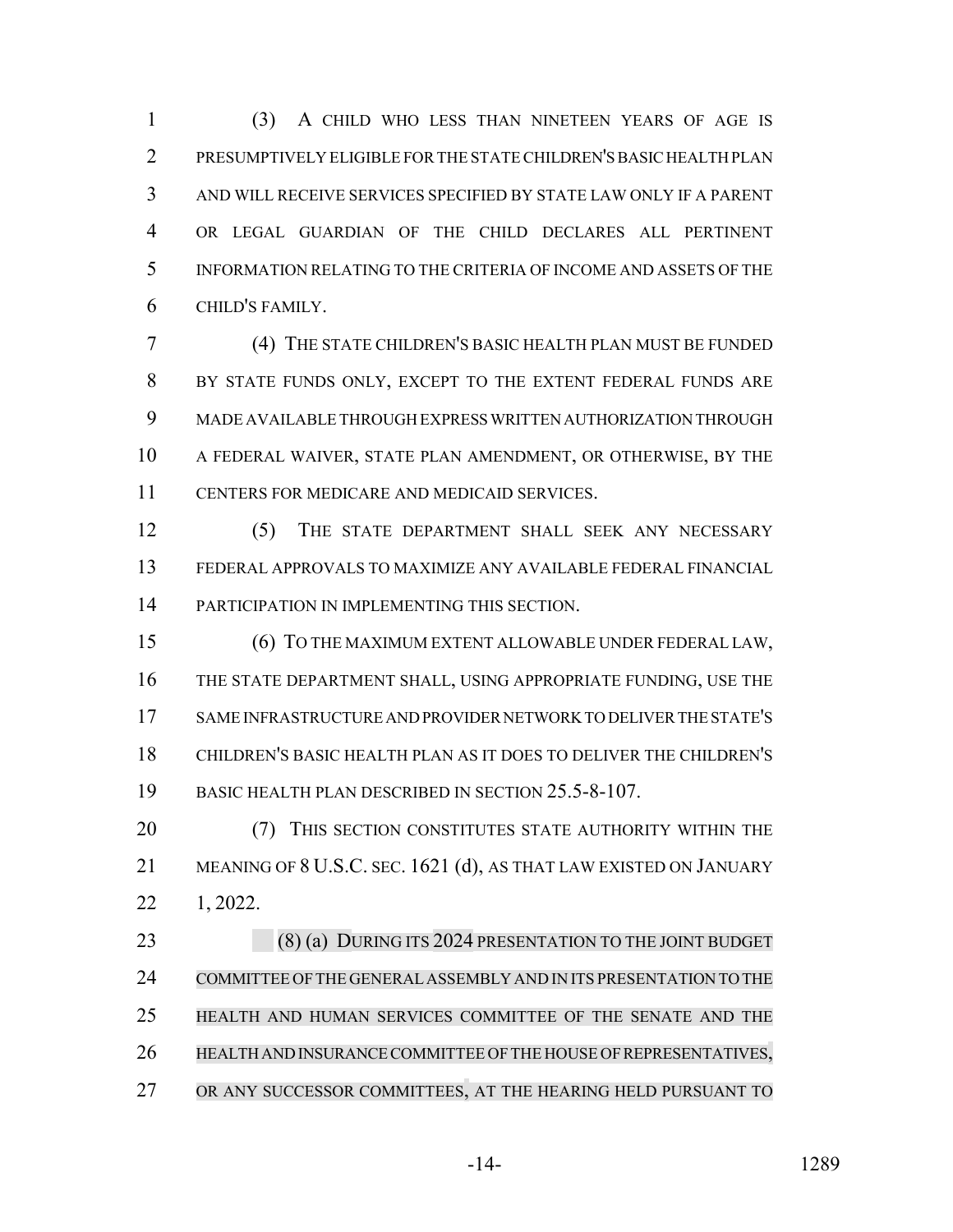SECTION 2-7-203 (2)(a) OF THE "STATE MEASUREMENT FOR ACCOUNTABLE, RESPONSIVE, AND TRANSPARENT (SMART) GOVERNMENT ACT", THE STATE DEPARTMENT SHALL REPORT ON ITS PLANS AND PROGRESS IN IMPLEMENTING THE STATE BASIC HEALTH PLAN. (b) BEGINNING JANUARY 1, 2026, AND CONTINUING EVERY JANUARY THEREAFTER,THE STATE DEPARTMENT, IN ITS PRESENTATION TO THE JOINT BUDGET COMMITTEE OF THE GENERAL ASSEMBLY AND IN ITS PRESENTATION TO THE HEALTH AND HUMAN SERVICESCOMMITTEE OFTHE SENATE AND THE HEALTH AND INSURANCE COMMITTEE OF THE HOUSE OF REPRESENTATIVES, OR ANY SUCCESSOR COMMITTEES, AT THE HEARING HELD PURSUANT TO SECTION 2-7-203 (2)(a) OF THE "STATE MEASUREMENT FOR ACCOUNTABLE, RESPONSIVE, AND TRANSPARENT (SMART)GOVERNMENTACT", SHALLREPORT ON THE COST SAVINGS AND HEALTH IMPROVEMENTS ASSOCIATED WITH THE STATE BASIC HEALTH PLAN. **SECTION 11.** In Colorado Revised Statutes, 25.5-4-103, **amend** (10) as follows: **25.5-4-103. Definitions.** As used in this article 4 and articles 5 and 6 of this title 25.5, unless the context otherwise requires: 20 (10) "Legal immigrant" "LAWFULLY RESIDING" means an individual who is not a citizen or national of the United States and who

 was lawfully admitted to the United States by the immigration and naturalization service, or any successor agency, as an actual or prospective permanent resident or whose extended physical presence in the United States is known to and allowed by the immigration and naturalization service, or any successor agency.

**SECTION 12.** InColorado Revised Statutes, 25.5-4-201, **amend**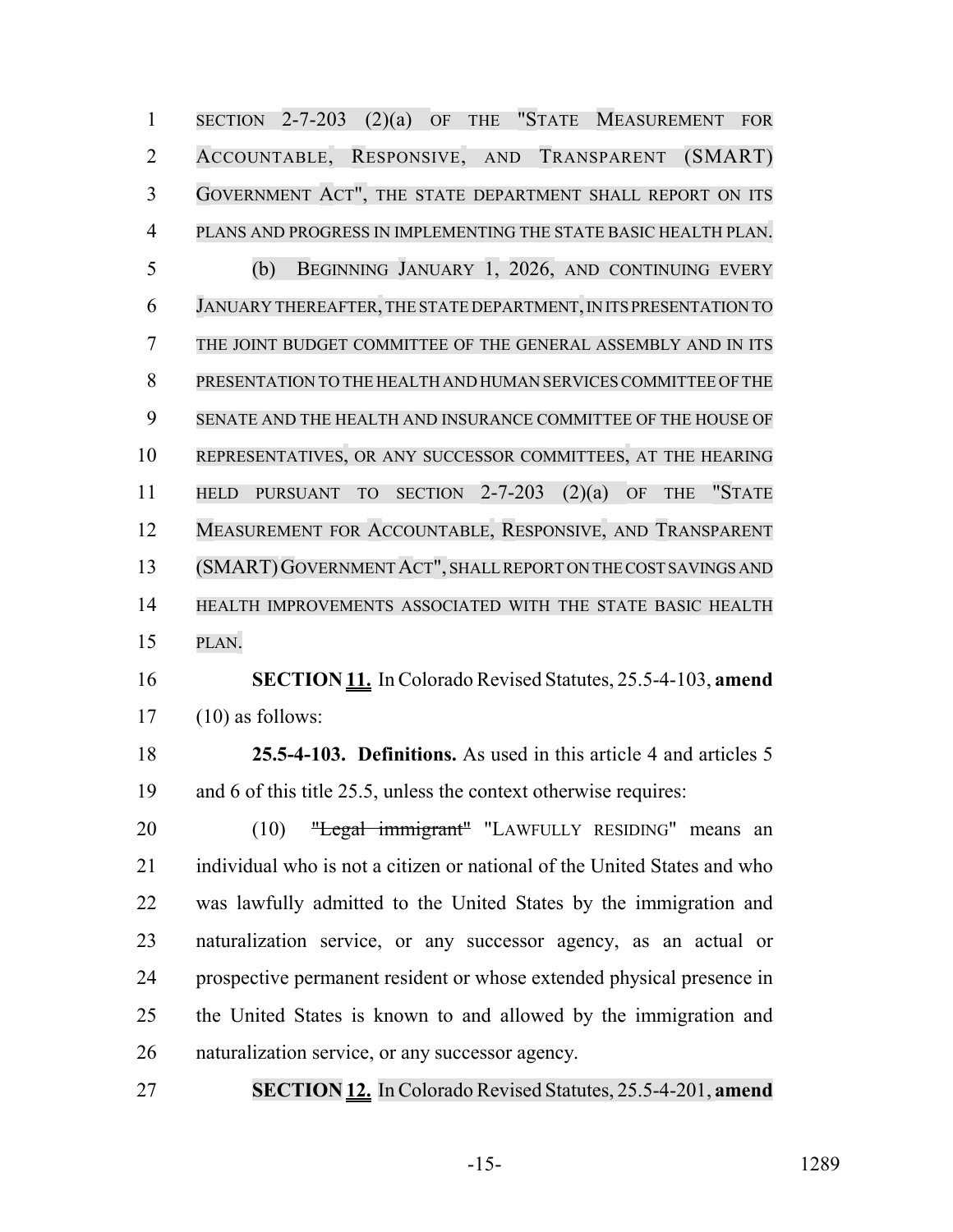$1 \qquad (1)$  as follows:

| $\overline{2}$ | $25.5 - 4 - 201.$<br>Cash<br>system of accounting - financial                 |
|----------------|-------------------------------------------------------------------------------|
| 3              | administration of medical services premiums - medical programs                |
| $\overline{4}$ | department of human<br>administered<br>by<br>services<br>federal<br>$\sim$ .  |
| 5              | <b>contributions - rules.</b> (1) The state department shall utilize the cash |
| 6              | system of accounting, as enunciated by the governmental accounting            |
| 7              | standards board, regardless of the source of revenues involved, for all       |
| 8              | activities of the state department relating to the financial administration   |
| 9              | of any nonadministrative expenditure that qualifies for federal financial     |
| 10             | participation under Title XIX of the federal "Social Security Act", AND       |
| 11             | FOR THE ADMINISTRATION OF THE STATE-FUNDED HEALTH AND MEDICAL                 |
| 12             | CARE PROGRAM, CREATED PURSUANT TO SECTION 25.5-2-104, AND FOR                 |
| 13             | THE STATE CHILDREN'S BASIC HEALTH PLAN, CREATED PURSUANT TO                   |
| 14             | SECTION 25.5-2-105, except for expenditures under the program for the         |
| 15             | medically indigent, article 3 of this title TITLE 25.5.                       |
| 16             | <b>SECTION 13.</b> In Colorado Revised Statutes, 25.5-4-301, amend            |
| 17             | $(13)$ as follows:                                                            |
| 18             | 25.5-4-301. Recoveries - overpayments - penalties - interest -                |
| 19             | adjustments - liens - review or audit procedures. $(13)$ To the extent        |
| 20             | allowable under federal law, the state department shall recover from a        |
| 21             | legal immigrant's THE sponsor OF A LAWFULLY RESIDING INDIVIDUAL all           |
| 22             | medical assistance paid on behalf of a THE sponsored legal immigrant          |
| 23             | LAWFULLY RESIDING INDIVIDUAL who is enrolled in the medical assistance        |
| 24             | program.                                                                      |
| 25             | <b>SECTION 14.</b> In Colorado Revised Statutes, amend 25.5-4-503             |
| 26             | as follows:                                                                   |
|                |                                                                               |

**25.5-4-503. Waiver applications - authorization.** (1) The state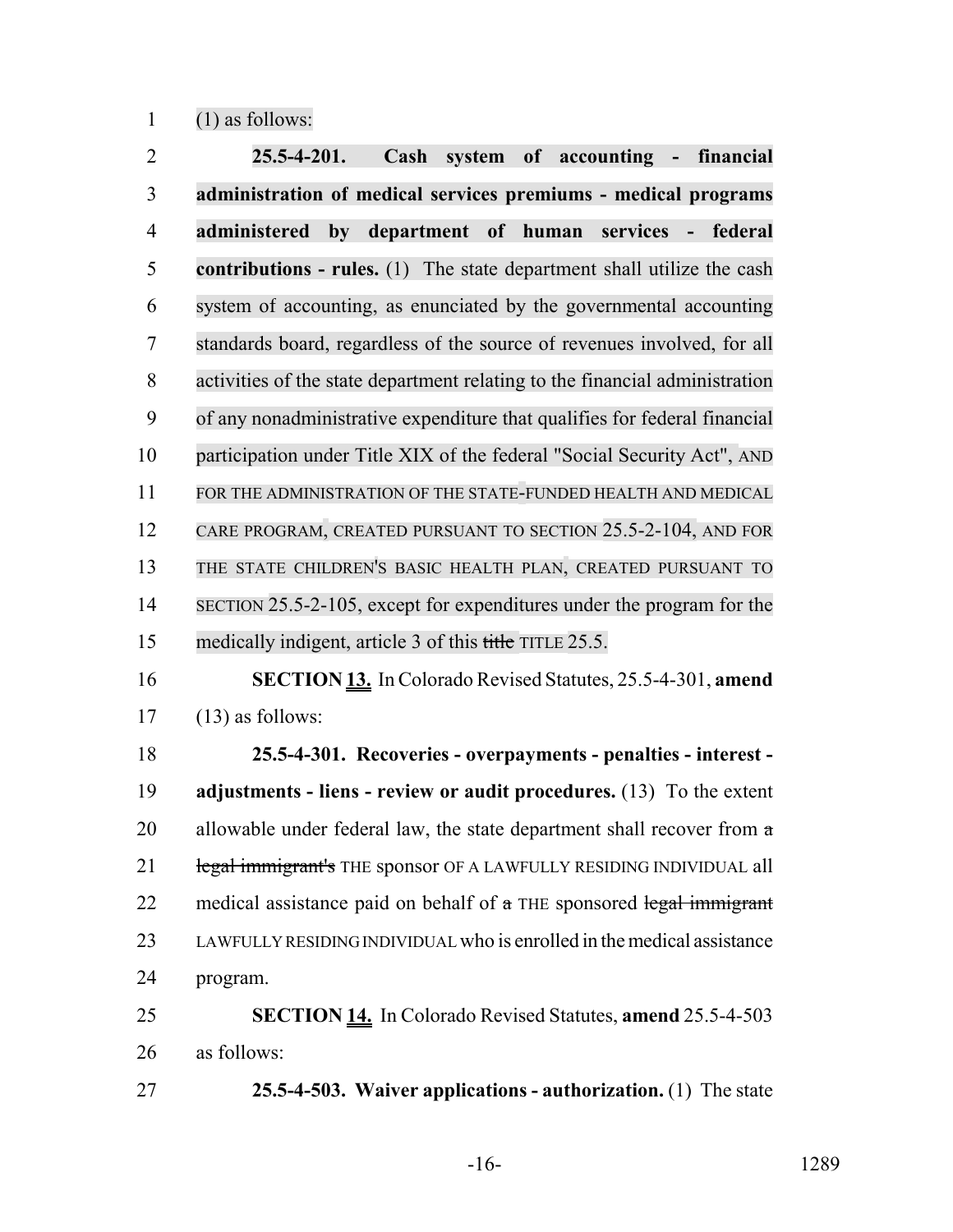department is authorized to apply for health insurance flexibility and accountability waivers that will enable the state to add more flexibility to Colorado's medicaid program and that will result in a cost-effective method of providing health-care services to Coloradans.

 (2) THE STATE DEPARTMENT SHALL PURSUE AND, IF APPROVED, IMPLEMENT A DEMONSTRATION WAIVER THAT AUTHORIZES THE STATE TO USE FEDERAL MEDICAL ASSISTANCE PAYMENTS AUTHORIZED PURSUANT TO SECTION 1903(v) OF THE FEDERAL "SOCIAL SECURITY ACT", AS AMENDED, 9 IN COORDINATION WITH THE DIVISION OF INSURANCE TO ENHANCE OR EXPAND A STATE-SUBSIDIZED INDIVIDUAL HEALTH COVERAGE PLAN AS 11 DEFINED IN SECTION 10-16-1203 (15) AND, ONLY IF NEEDED TO MAXIMIZE 12 FEDERAL FINANCIAL PARTICIPATION, FOR COLORADANS RECEIVING STATE MEDICAL ASSISTANCE PURSUANT TO SECTION 25.5-2-104 OR 25.5-5-201 (6). TO THE EXTENT SUCH FEDERAL FUNDS ARE USED TO ENHANCE OR EXPAND A STATE-SUBSIDIZED INDIVIDUAL HEALTH COVERAGE PLAN, AS DEFINED IN SECTION 10-16-1203 (15), THE HEALTH INSURANCE AFFORDABILITY ENTERPRISE CREATED PURSUANT TO SECTION 10-16-1204 MUST RECEIVE, DEPOSIT INTO THE HEALTH INSURANCE AFFORDABILITY CASH FUND CREATED IN SECTION 10-16-1206, AND ALLOCATE THE FEDERAL SHARE OF THE MEDICAL ASSISTANCE PAYMENTS PURSUANT TO 21 SECTION 10-16-1205 (2), SUBJECT TO ANY CONDITIONS SET FORTH IN THE APPROVAL OF THE WAIVER. **SECTION 15.** In Colorado Revised Statutes, 25.5-5-101, **amend** (3) as follows:

 **25.5-5-101. Mandatory provisions - eligible groups.** (3) Notwithstanding any other provision of this article and articles 4 and 6 of this title TITLE 25.5, as a condition of eligibility for medical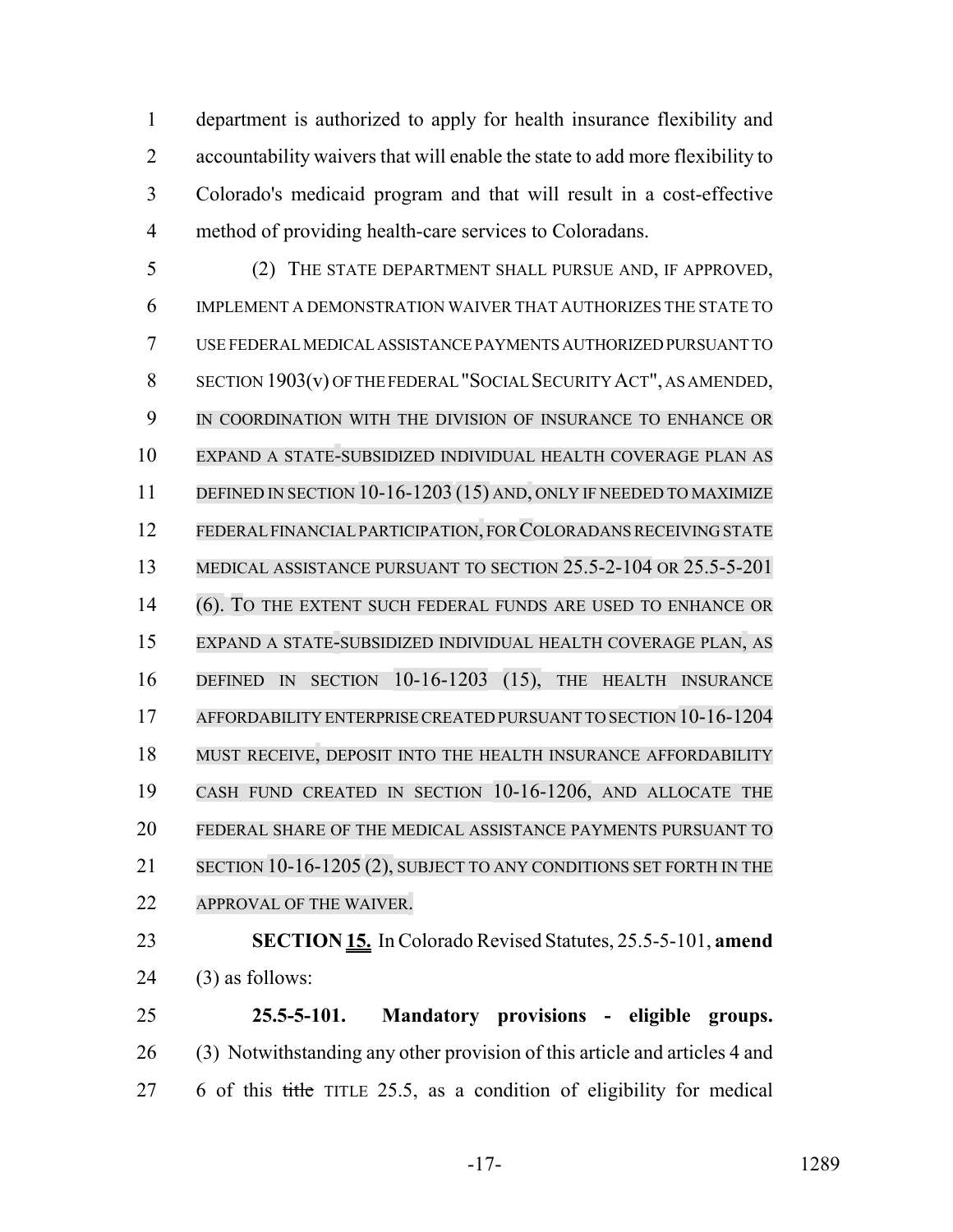1 assistance under this article ARTICLE 5 and articles 4 and 6 of this title 2 TITLE 25.5, a legal immigrant PERSON WHO IS LAWFULLY RESIDING IN THE STATE shall agree to refrain from executing an affidavit of support for the purpose of sponsoring an alien on or after July 1, 1997, under rules promulgated by the immigration and naturalization service, or any successor agency, during the pendency of such legal immigrant's THE LAWFULLY RESIDING PERSON'S receipt of medical assistance. Nothing in this subsection (3) shall be construed to affect a legal immigrant's AFFECTS A LAWFULLY RESIDING PERSON'S eligibility for medical assistance 10 under this article PURSUANT TO THIS ARTICLE 5 and articles 4 and 6 of this 11 title TITLE 25.5 based upon such legal immigrant's THE LAWFULLY RESIDING PERSON'S responsibilities under an affidavit of support entered into before July 1, 1997.

 **SECTION 16.** In Colorado Revised Statutes, 25.5-5-201, **amend** (3), (4) and (4.5)(a); and **add** (6) as follows:

 **25.5-5-201. Optional provisions - optional groups.** (3) A legal 17 immigrant LAWFULLY RESIDING PERSON who is receiving medicaid nursing facility care or home- and community-based services on July 1, 19 1997, shall MUST continue to receive such services as long as he or she THE PERSON meets the eligibility requirements other than citizen status. State general funds may be used to reimburse such care in the event that federal financial participation is not available.

23 (4) A pregnant legal immigrant shall be PERSON WHO IS LAWFULLY 24 RESIDING IS eligible to receive prenatal and medical services for labor and 25 delivery as long as she MEDICAL ASSISTANCE AS LONG AS THE INDIVIDUAL meets eligibility requirements other than THOSE RELATED TO citizen OR IMMIGRATION status. State general funds may be used to reimburse such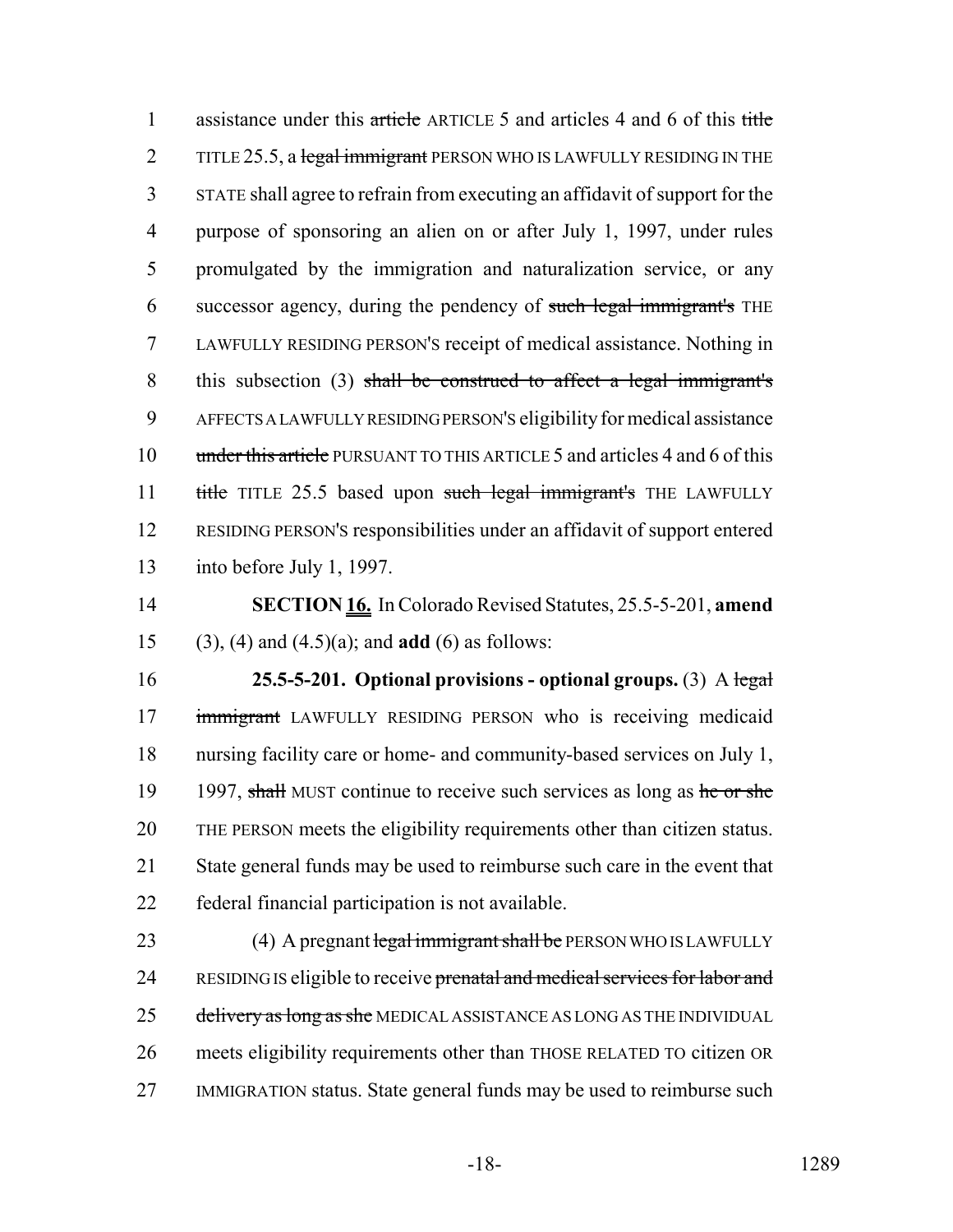care in the event that federal financial participation is not available.

 (4.5) (a) Subject to the receipt of federal financial participation, to the maximum extent allowed under federal law, a person who was 4 eligible for all pregnancy-related and postpartum services under the medical assistance program for the sixty days following the pregnancy remains continuously eligible for all services under the medical assistance program for the twelve-month postpartum period.

 (6) (a) BEGINNING NO LATERTHAN JANUARY 1,2025, A PREGNANT PERSON WHO IS NOT A CITIZEN AND WHO IS NOT ELIGIBLE FOR MEDICAL ASSISTANCE PURSUANT TO SUBSECTION (4) OF THIS SECTION IS ELIGIBLE TO 11 RECEIVE MEDICAL ASSISTANCE PURSUANT TO THIS SUBSECTION (6)(a) IF 12 THE INDIVIDUAL MEETS THE ELIGIBILITY REQUIREMENTS OTHER THAN THOSE RELATED TO CITIZENSHIP AND IMMIGRATION STATUS.

 (b) A PREGNANT PERSON WHO IS ELIGIBLE FOR MEDICAL ASSISTANCE PURSUANT TO THIS SUBSECTION (6) REMAINS CONTINUOUSLY ELIGIBLE FOR ALL MEDICAL SERVICES PURSUANT TO THE MEDICAL ASSISTANCE PROGRAM FOR THE TWELVE-MONTH POSTPARTUM PERIOD, SO LONG AS ELIGIBILITY REMAINS IN EFFECT PURSUANT TO SUBSECTION  $(4.5)(a)$  OF THIS SECTION.

20 (c) THE STATE DEPARTMENT SHALL SEEK ANY NECESSARY FEDERAL APPROVALS TO MAXIMIZE ANY AVAILABLE FEDERAL FINANCIAL 22 PARTICIPATION IN IMPLEMENTING THIS SUBSECTION (6). BENEFITS FOR SERVICES OBTAINED PURSUANT TO THIS SUBSECTION (6) MUST BE PROVIDED WITH ONLY STATE FUNDS IF FEDERAL FINANCIAL PARTICIPATION IS UNAVAILABLE FOR SUCH SERVICES.

26 (d) (I) DURING ITS 2024 PRESENTATION TO THE JOINT BUDGET COMMITTEE OF THE GENERAL ASSEMBLY AND IN ITS PRESENTATION TO THE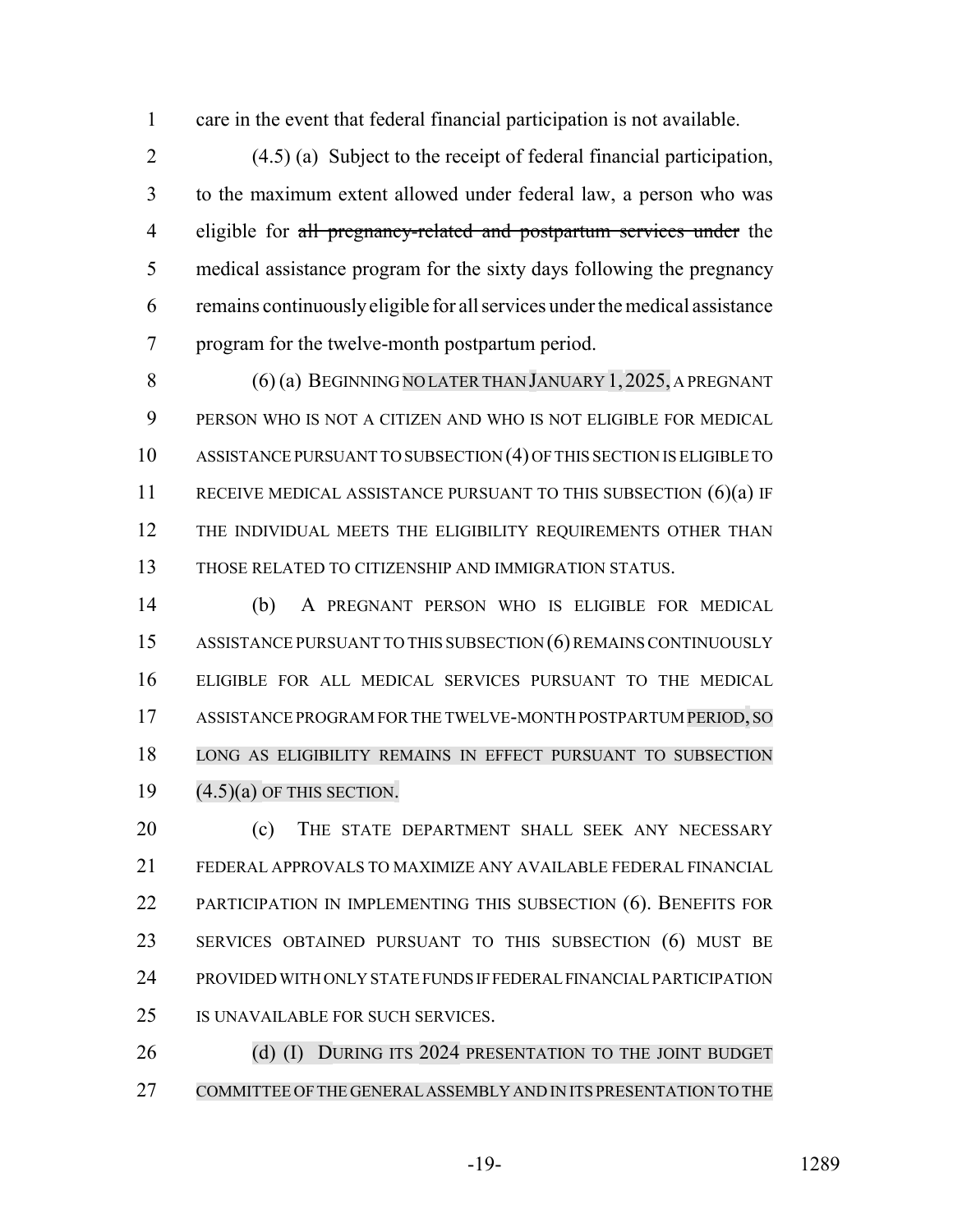HEALTH AND HUMAN SERVICES COMMITTEE OF THE SENATE AND THE HEALTH AND INSURANCE COMMITTEE OF THE HOUSE OF REPRESENTATIVES, OR ANY SUCCESSOR COMMITTEES, AT THE HEARING HELD PURSUANT TO SECTION 2-7-203 (2)(a) OF THE "STATE MEASUREMENT FOR ACCOUNTABLE, RESPONSIVE, AND TRANSPARENT (SMART) GOVERNMENT ACT", THE STATE DEPARTMENT SHALL REPORT ON ITS PLANS AND PROGRESS IN IMPLEMENTING THE COVERAGE EXPANSION 8 CREATED PURSUANT TO THIS SUBSECTION (6).

 (II) BEGINNING JANUARY 1, 2026, AND CONTINUING EVERY JANUARY THEREAFTER, THE STATE DEPARTMENT,IN ITS PRESENTATION TO THE JOINT BUDGET COMMITTEE OF THE GENERAL ASSEMBLY AND IN ITS PRESENTATION TO THE HEALTH AND HUMAN SERVICESCOMMITTEE OF THE SENATE AND THE HEALTH AND INSURANCE COMMITTEE OF THE HOUSE OF REPRESENTATIVES, OR ANY SUCCESSOR COMMITTEES, AT THE HEARING HELD PURSUANT TO SECTION 2-7-203 (2)(a) OF THE "STATE MEASUREMENT FOR ACCOUNTABLE, RESPONSIVE, AND TRANSPARENT (SMART)GOVERNMENTACT", SHALLREPORT ON THE COST SAVINGS AND HEALTH IMPROVEMENTS ASSOCIATED WITH THE COVERAGE EXPANSION 19 CREATED PURSUANT TO THIS SUBSECTION (6).

 **SECTION 17.** In Colorado Revised Statutes, 25.5-5-202, **add** 21  $(1)(y)$  as follows:

 **25.5-5-202. Basic services for the categorically needy - optional services.** (1) Subject to the provisions of subsection (2) of this section, the following are services for which federal financial participation is available and that Colorado has selected to provide as optional services under the medical assistance program:

(y) FOR ANY PERINATAL PERSON, COMPREHENSIVE LACTATION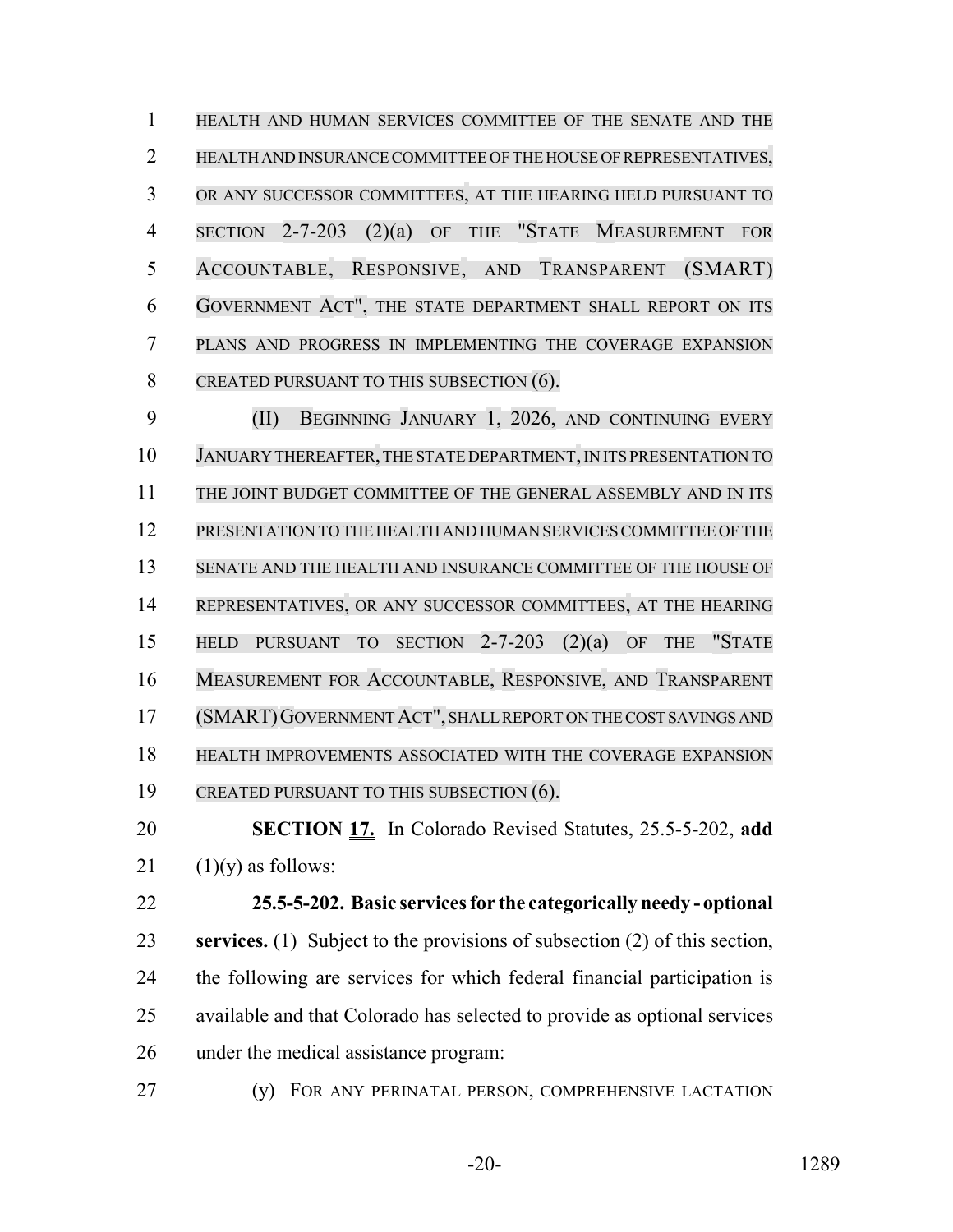SUPPORT SERVICES, LACTATION SUPPLIES AND EQUIPMENT, AND MAINTENANCE OF MULTI-USER LOANED EQUIPMENT. AN INDIVIDUAL TRAINED IN ADVANCED LACTATION SUPPORT SHALL PROVIDE THE LACTATION SUPPORT SERVICES.LACTATION EQUIPMENT MUST INCLUDE A SINGLE-USER DOUBLE ELECTRIC BREAST PUMP, PUMP PARTS AND PUMP COLLECTION KIT, AND ACCESS TO A LOANED MULTI-USER HOSPITAL GRADE ELECTRIC BREAST PUMP ALONG WITH A COMPATIBLE INDIVIDUAL COLLECTION KIT. INDIVIDUALS MUST HAVE ACCESS TO SINGLE-USER LACTATION SUPPLIES AND EQUIPMENT PRIOR TO DELIVERY. ACCESS TO MULTI-USER LOANED BREAST PUMPS SHALL BE AUTHORIZED BY A HEALTH-CARE PROVIDER.ACCESS TO MULTI-USERLOANED BREAST PUMPS IS PRIORITIZED FOR INDIVIDUALS WITH PREMATURE, MEDICALLY FRAGILE, LOW BIRTH WEIGHT INFANTS, AND WITH LACTATION COMPLICATIONS. INDIVIDUALS CANNOT BE REQUIRED TO ENROLL IN SEPARATE OR ADDITIONAL PROGRAMS IN ORDER TO RECEIVE COVERED LACTATION EQUIPMENT OR LACTATION SUPPORT SERVICES.

 **SECTION 18.** In Colorado Revised Statutes, 25.5-5-204, **amend** 18 (2) and  $(2.5)$  as follows:

 **25.5-5-204. Presumptive eligibility - pregnant person - children - long-term care - state plan.** (2) (a) A pregnant woman shall be PERSON IS presumptively eligible for the medical assistance program 22 and shall receive services specified by federal law only if the woman PERSON declares all pertinent information relating to the criteria of 24 income, assets, and status AND, ONLY IF NECESSARY TO ADMINISTER REIMBURSEMENT FOR SERVICES, STATUS.

 (b) A woman shall declare her immigration status unless the general assembly provides funding for prenatal care services for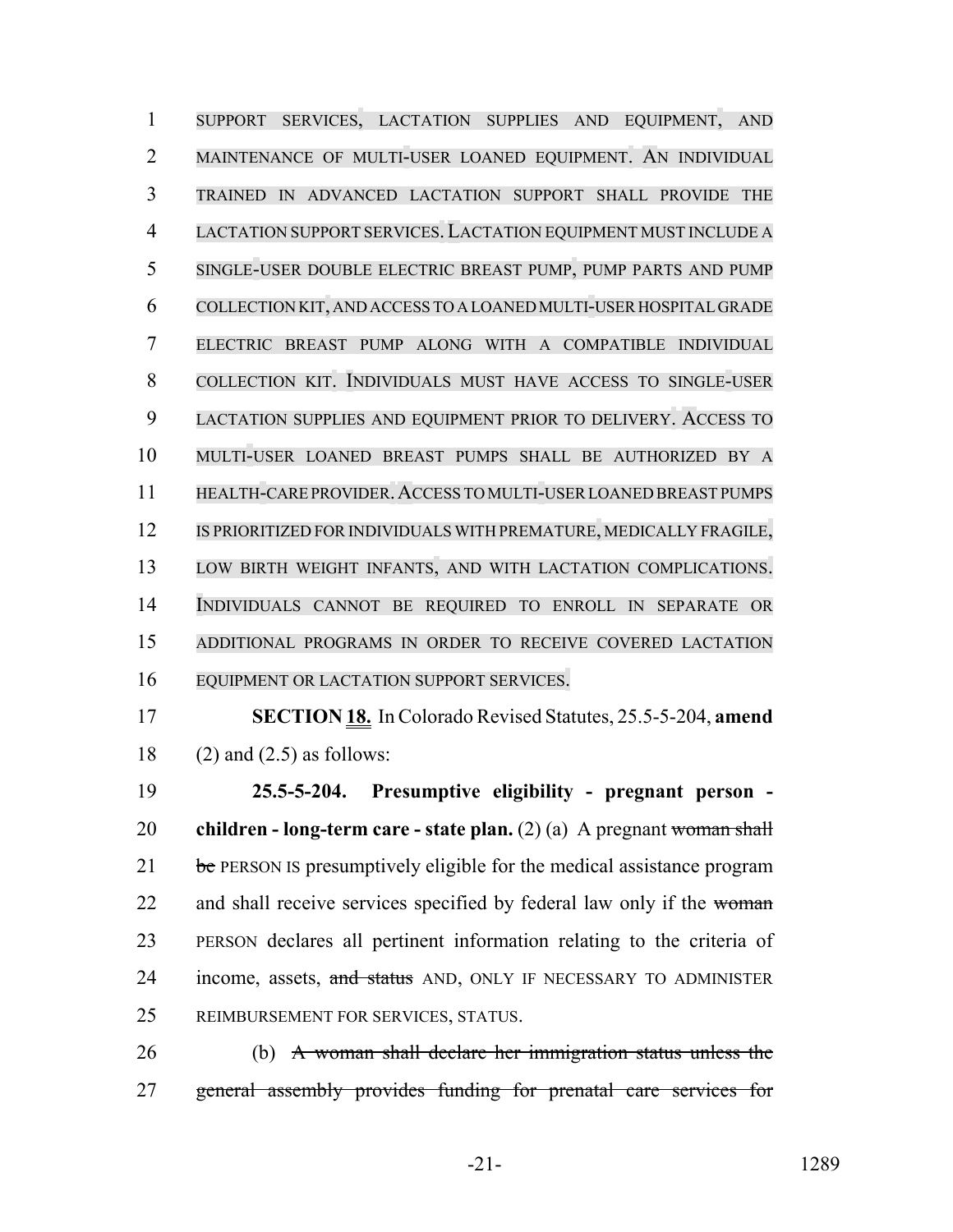undocumented residents.

2 (2.5) A child under the age of eighteen years shall be LESS THAN NINETEEN YEARS OF AGE IS presumptively eligible for the medical assistance program and shall receive services specified by federal law only if a parent or legal guardian of the child declares all pertinent information relating to the criteria of income, assets, and status AND, ONLY IF NECESSARY TO ADMINISTER REIMBURSEMENT FOR SERVICES, STATUS of the child's family.

 **SECTION 19.** In Colorado Revised Statutes, **add** 25.5-6-115 as follows:

 **25.5-6-115. Notification of federal immigration consequences.** THE STATE DEPARTMENT SHALL CONSULT WITH STAKEHOLDERS, INCLUDING PEOPLE WITH LIVED EXPERIENCE, IMMIGRANTS RIGHTS ADVOCATES, HEALTH-CARE ADVOCATES, AND IMMIGRATION LAWYERS, TO PROVIDE CLEAR AND ACCURATE INFORMATION AND REFERRALS REGARDING CURRENT PUBLIC CHARGE POLICIES.

 **SECTION 20.** In Colorado Revised Statutes, 25.5-8-103, **amend** 18 (4)(a)(I) and (4)(b)(I) as follows:

 **25.5-8-103. Definitions.** As used in this article 8, unless the context otherwise requires:

(4) "Eligible person" means:

 (a) (I) A person who is less than nineteen years of age, WHO IS A CITIZEN OR MEETS THE IMMIGRATION STATUS REQUIREMENTS SET FORTH IN SECTION 25.5-8-109 (6) OR 25.5-8-109 (7), whose family income does not exceed two hundred fifty percent of the federal poverty line, adjusted for family size, AND WHO IS NOT ELIGIBLE FOR MEDICAL ASSISTANCE 27 PURSUANT TO ARTICLES 4, 5, AND 6 OF THIS TITLE 25.5.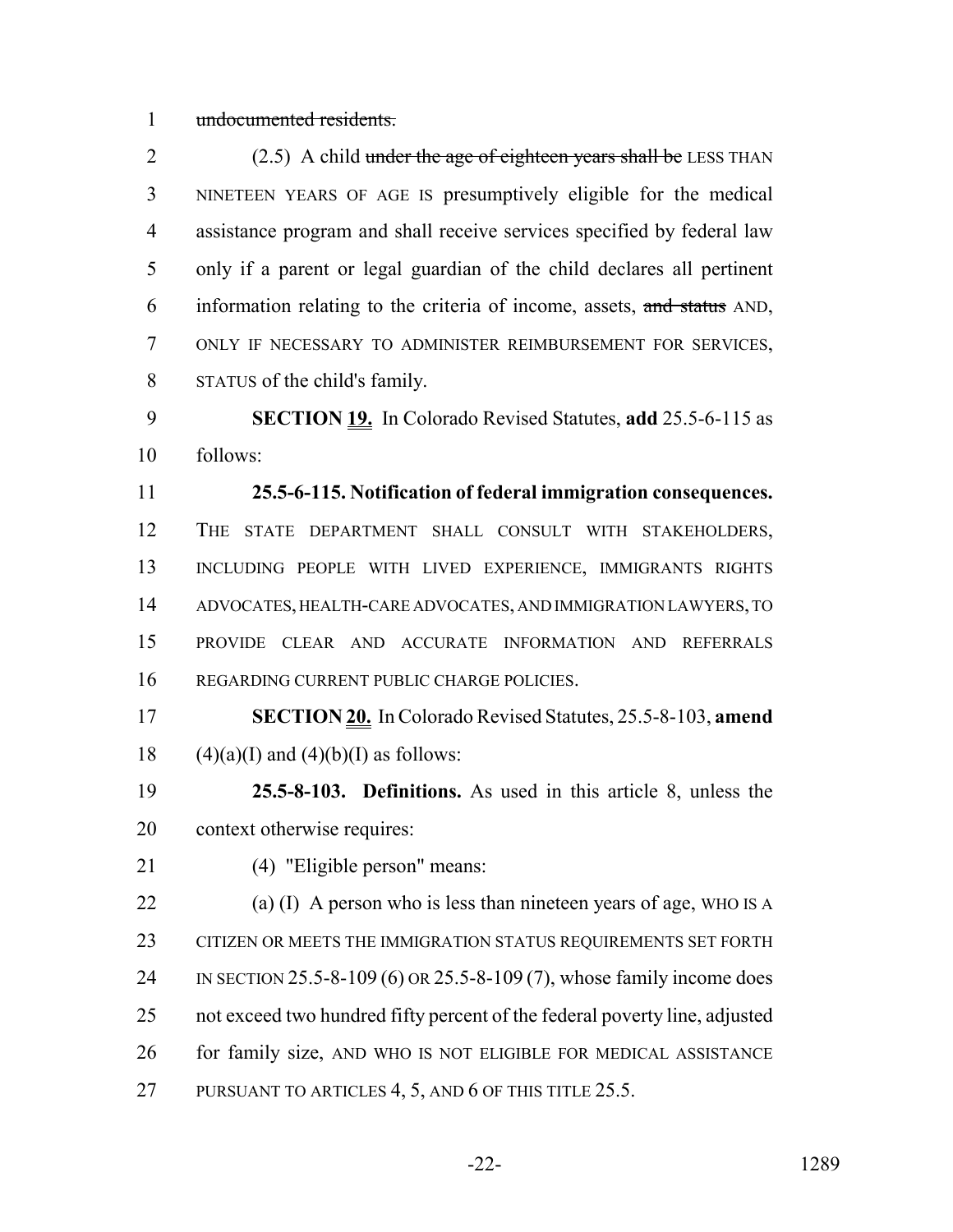(b) (I) A pregnant woman PERSON WHO IS A CITIZEN OR MEETS THE 2 IMMIGRATION STATUS REQUIREMENTS SET FORTH IN SECTION 25.5-8-109 (6) OR 25.5-8-109(7), whose family income does not exceed two hundred fifty percent of the federal poverty line, adjusted for family size, and who 5 is not eligible for medicaid MEDICAL ASSISTANCE PURSUANT TO ARTICLES 4, 5, AND 6 OF THIS TITLE 25.5.

 **SECTION 21.** In Colorado Revised Statutes, 25.5-8-107, **repeal** 8 (1)(b); and **add** (1)(a)(V) and (1)(i) as follows:

 **25.5-8-107. Duties of the department - schedule of services - premiums - copayments - subsidies - purchase of childhood immunizations.** (1) In addition to any other duties pursuant to this article 12 8, the department has the following duties:

 (a) (V) IN ADDITION TO THE ITEMS SPECIFIED IN SUBSECTIONS (1)(a)(I), (1)(a)(II), AND (1)(a)(III) OF THIS SECTION, AND ANY ADDITIONAL ITEMS APPROVED BY THE MEDICAL SERVICES BOARD, THE MEDICAL SERVICES BOARD SHALL INCLUDE, FOR ALL PERINATAL PEOPLE, 17 COMPREHENSIVE LACTATION SUPPORT SERVICES, LACTATION SUPPLIES AND EQUIPMENT, AND MAINTENANCE OF MULTI-USER LOANED EQUIPMENT. AN INDIVIDUAL TRAINED IN ADVANCED LACTATION SUPPORT SHALL PROVIDE THE LACTATION SUPPORT SERVICES. LACTATION EQUIPMENT MUST INCLUDE A SINGLE-USER DOUBLE ELECTRIC BREAST PUMP, PUMP PARTS AND PUMPCOLLECTION KIT, AND ACCESS TO A LOANED MULTI-USER HOSPITAL GRADE ELECTRIC BREAST PUMP ALONG WITH A COMPATIBLE INDIVIDUAL COLLECTION KIT. INDIVIDUALS MUST HAVE ACCESS TO SINGLE-USER LACTATION SUPPLIES AND EQUIPMENT PRIOR TO DELIVERY. ACCESS TO MULTI-USER LOANED BREAST PUMPS SHALL BE AUTHORIZED BY A HEALTH-CARE PROVIDER. ACCESS TO MULTI-USER LOANED BREAST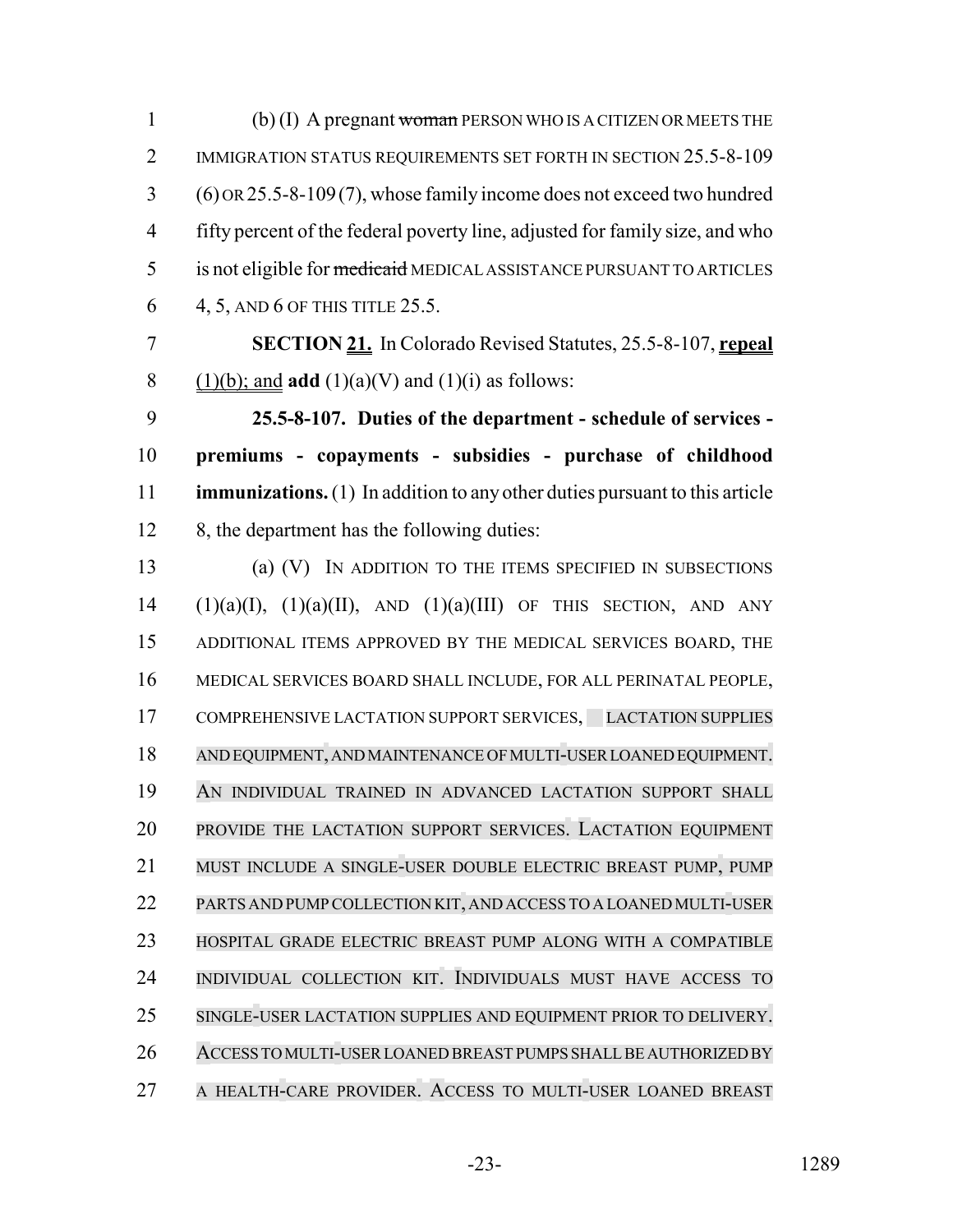PUMPS IS PRIORITIZED FOR INDIVIDUALS WITH PREMATURE, MEDICALLY FRAGILE, LOW BIRTH WEIGHT INFANTS, AND WITH LACTATION COMPLICATIONS. INDIVIDUALS CANNOT BE REQUIRED TO ENROLL IN SEPARATE OR ADDITIONAL PROGRAMS IN ORDER TO RECEIVE COVERED LACTATION EQUIPMENT OR LACTATION SUPPORT SERVICES.

 (b) To design and implement a system of cost sharing with enrollees using an annual enrollment fee that is based on a sliding fee 8 scale. The sliding fee scale shall be developed based on the enrollee's family income; except that no enrollment fee shall be assessed against an 10 enrollee whose family income is at or below one hundred fifty percent of 11 the federal poverty line and no enrollment fee shall be assessed against an 12 enrollee who is a pregnant woman. As permitted by federal and state law, 13 enrollees in the plan may use funds from a medical savings account to pay 14 the annual enrollment fee. On or before November 1 of each year, the department shall submit for approval to the joint budget committee its annual proposal for cost sharing for the plan based upon a family's 17 income.

18 (i) (I) THE DEPARTMENT SHALL DEVELOP AND IMPLEMENT AN OUTREACH STRATEGY FOR COLORADANS WHO BECOME ELIGIBLE FOR HEALTH COVERAGE PURSUANT TO SECTION 25.5-2-104, 25.5-2-105, 25.5-5-201 (6), OR 25.5-8-109 (7).THE STATE DEPARTMENT SHALL WORK WITH STAKEHOLDERS TO DEVELOP AN OUTREACH STRATEGY THAT INCLUDES:

 (A) FUNDING FOR COMMUNITY-BASED ORGANIZATIONS TO 25 PARTNER WITH THE DEPARTMENT ON OUTREACH;

 (B) A METHOD FOR PROVIDING INFORMATION RELATED TO ELIGIBILITY AND ENROLLMENT THAT CAN BE PROVIDED TO NONPROFIT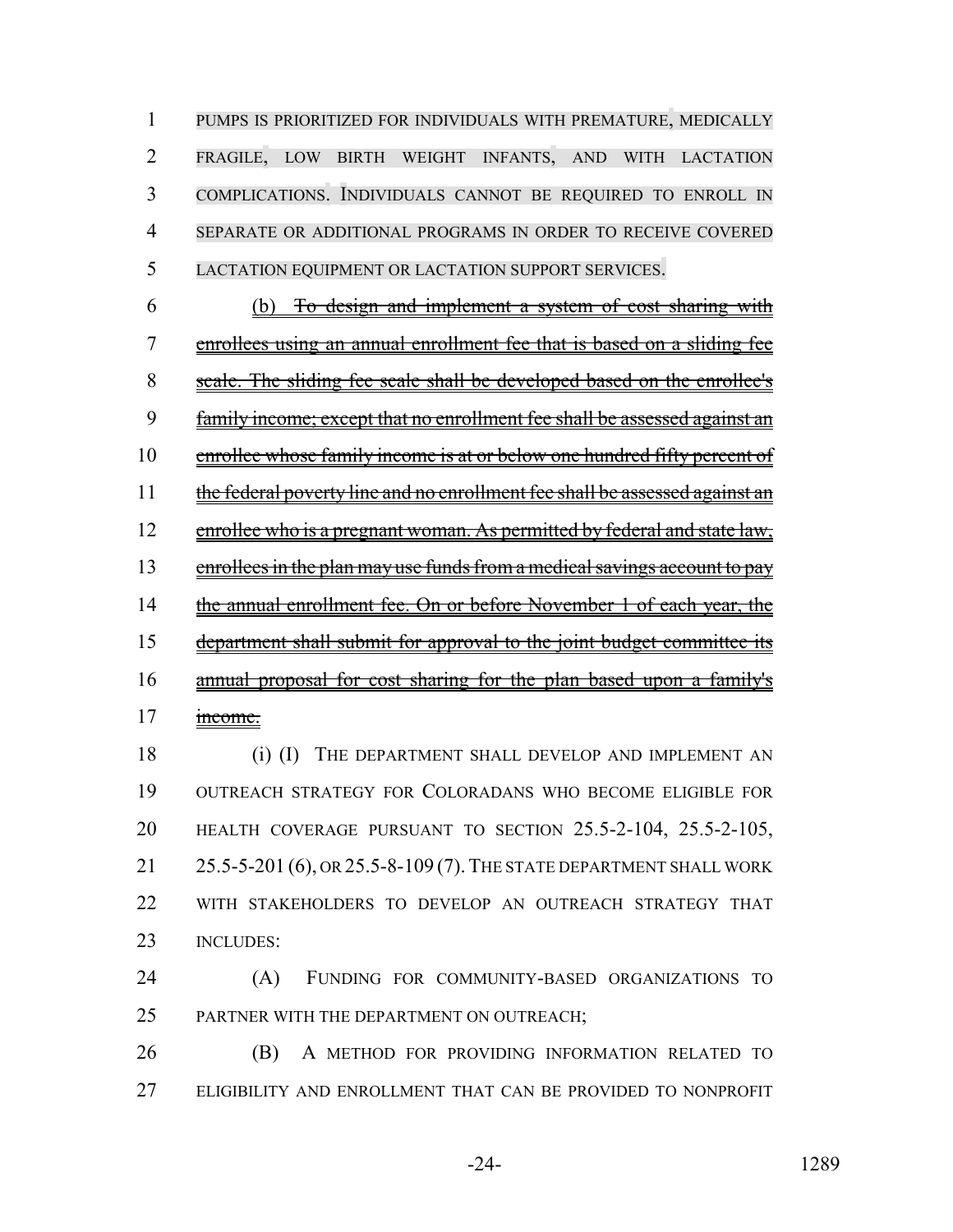PARTNERS, SCHOOL DISTRICTS, AND CHARTER SCHOOLS FOR OUTREACH PURPOSES; AND

 (C) AT A MINIMUM, PROVIDING INFORMATION RELATED TO ELIGIBILITY AND COVERAGE IN ENGLISH, SPANISH, AND IN EACH LANGUAGE SPOKEN BY AT LEAST TWO-AND-ONE-HALF PERCENT OF THE POPULATION OF ANY COUNTY WHO SPEAK ENGLISH LESS THAN VERY WELL, AS DEFINED BY THE UNITED STATES BUREAU OF THE CENSUS AMERICAN COMMUNITY SURVEY, AND WHO SPEAK THE MINORITY LANGUAGE AT HOME;

 (II) APPROXIMATELY TWELVE AND TWENTY-FOUR MONTHS AFTER IMPLEMENTATION OF THE STRATEGY REQUIRED PURSUANT TO SUBSECTION (1)(i)(I) OF THIS SECTION, THE DEPARTMENT SHALL CONVENE STAKEHOLDERS, INCLUDING DIRECTLY IMPACTED INDIVIDUALS, SERVICE PROVIDERS, AND ADVOCACY ORGANIZATIONS THAT ARE DIVERSE WITH REGARD TO RACE, ETHNICITY, IMMIGRATION STATUS, SEXUAL ORIENTATION, AND GENDER IDENTITY AND WHO ARE AFFECTED BY HIGHER RATES OF HEALTH DISPARITIES AND INEQUITIES.THE DEPARTMENT SHALL 18 REPORT ON THE OUTREACH AND ENROLLMENT STRATEGY OUTCOMES, INCLUDING ENROLLMENT OF ELIGIBLE PERSONS INTO THESE PROGRAMS COMPARED TO THOSE PERSONS WHO ARE ELIGIBLE FOR COVERAGE, BUT NOT ENROLLED.

 **SECTION 22.** In Colorado Revised Statutes, 25.5-8-109, **amend** (5.5)(a) and (6); and **add** (7) as follows:

 **25.5-8-109. Eligibility - children - pregnant women - repeal.** (5.5) (a) Subject to the receipt of federal financial participation, to the maximum extent allowed under federal law, a person who was eligible for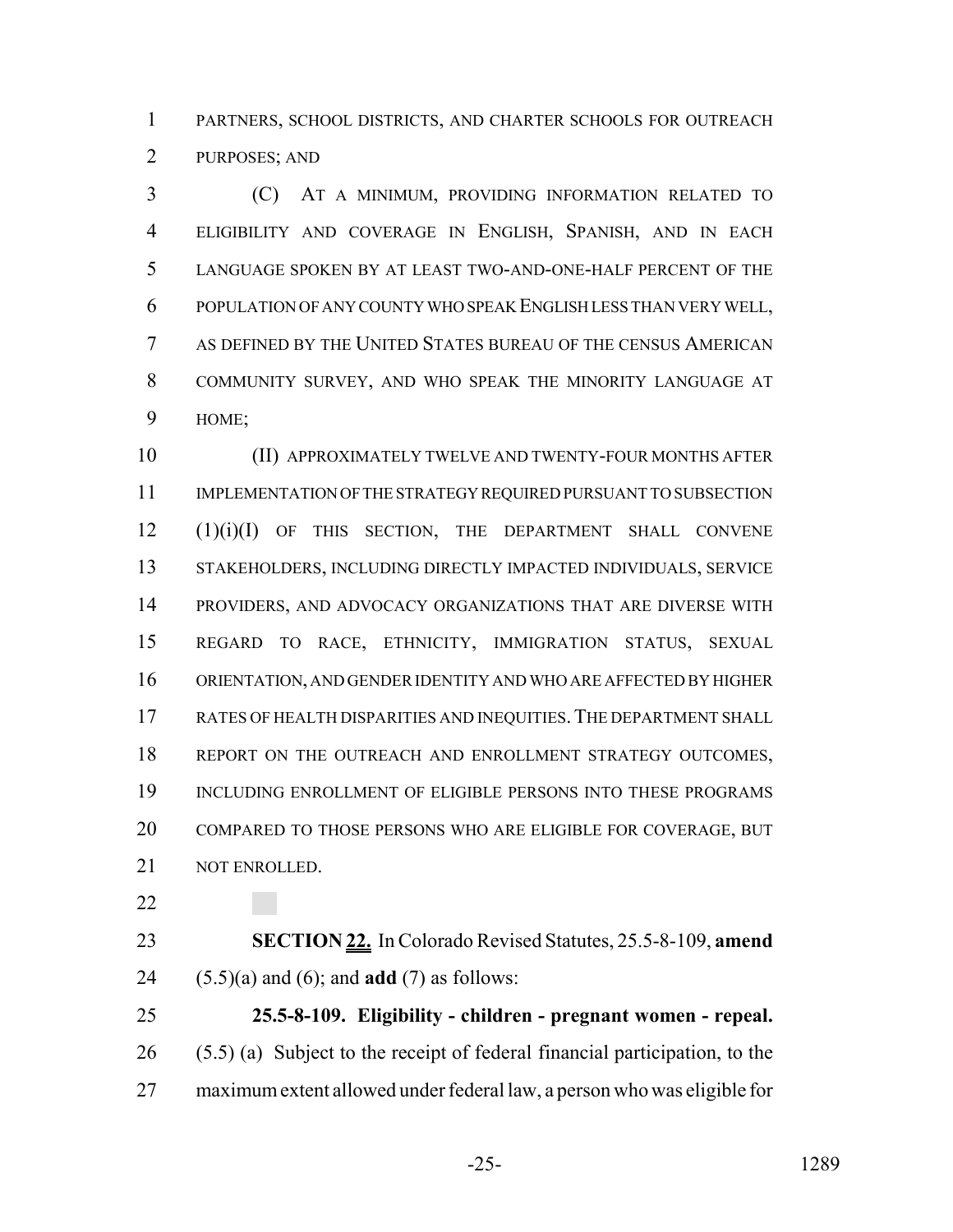1 the plan while pregnant and who remains eligible for all 2 pregnancy-related and postpartum services under the plan for the sixty 3 days following the pregnancy remains continuously eligible for all 4 services under the plan for the twelve-month postpartum period.

5 (6) (a) Notwithstanding any other provision of law, but subject to 6 the availability of sufficient appropriations and the receipt of federal 7 financial participation, the department may SHALL provide benefits under 8 this article PURSUANT TO THIS ARTICLE 8 to a pregnant woman who is a 9 qualified alien PERSON WHO IS LAWFULLY RESIDING, AS DEFINED IN 10 SECTION 25.5-4-103 (10), and a child under LESS THAN nineteen years of 11 age, who is a qualified alien WHO IS LAWFULLY RESIDING, so long as such 12 woman PREGNANT PERSON or child meets eligibility criteria other than 13 citizenship OTHER THAN THOSE RELATED TO CITIZENSHIP OR IMMIGRATION 14 STATUS.

 (7) (a) BEGINNING NO LATER THAN JANUARY 1, 2025, 16 NOTWITHSTANDING ANY OTHER PROVISION OF LAW, THE DEPARTMENT SHALL PROVIDE BENEFITS PURSUANT TO THIS ARTICLE 8 TO A PREGNANT PERSON WHO IS NOT A CITIZEN AND IS NOT ELIGIBLE PURSUANT TO 19 SUBSECTION (6) OF THIS SECTION, SO LONG AS THE PREGNANT PERSON MEETS THE ELIGIBILITY CRITERIA OTHER THAN THOSE RELATED TO CITIZENSHIP OR IMMIGRATION STATUS. ELIGIBILITY PURSUANT TO THIS SECTION EXTENDS CONTINUOUSLY THROUGH THE TWELVE-MONTH POSTPARTUM PERIOD, SO LONG AS ELIGIBILITY REMAINS IN EFFECT PURSUANT TO SUBSECTION (5.5)(a) OF THIS SECTION.

25 (b) THE DEPARTMENT SHALL SEEK ANY NECESSARY FEDERAL 26 APPROVALS TO MAXIMIZE ANY AVAILABLE FEDERAL FINANCIAL 27 PARTICIPATION IN IMPLEMENTING THIS SUBSECTION (7).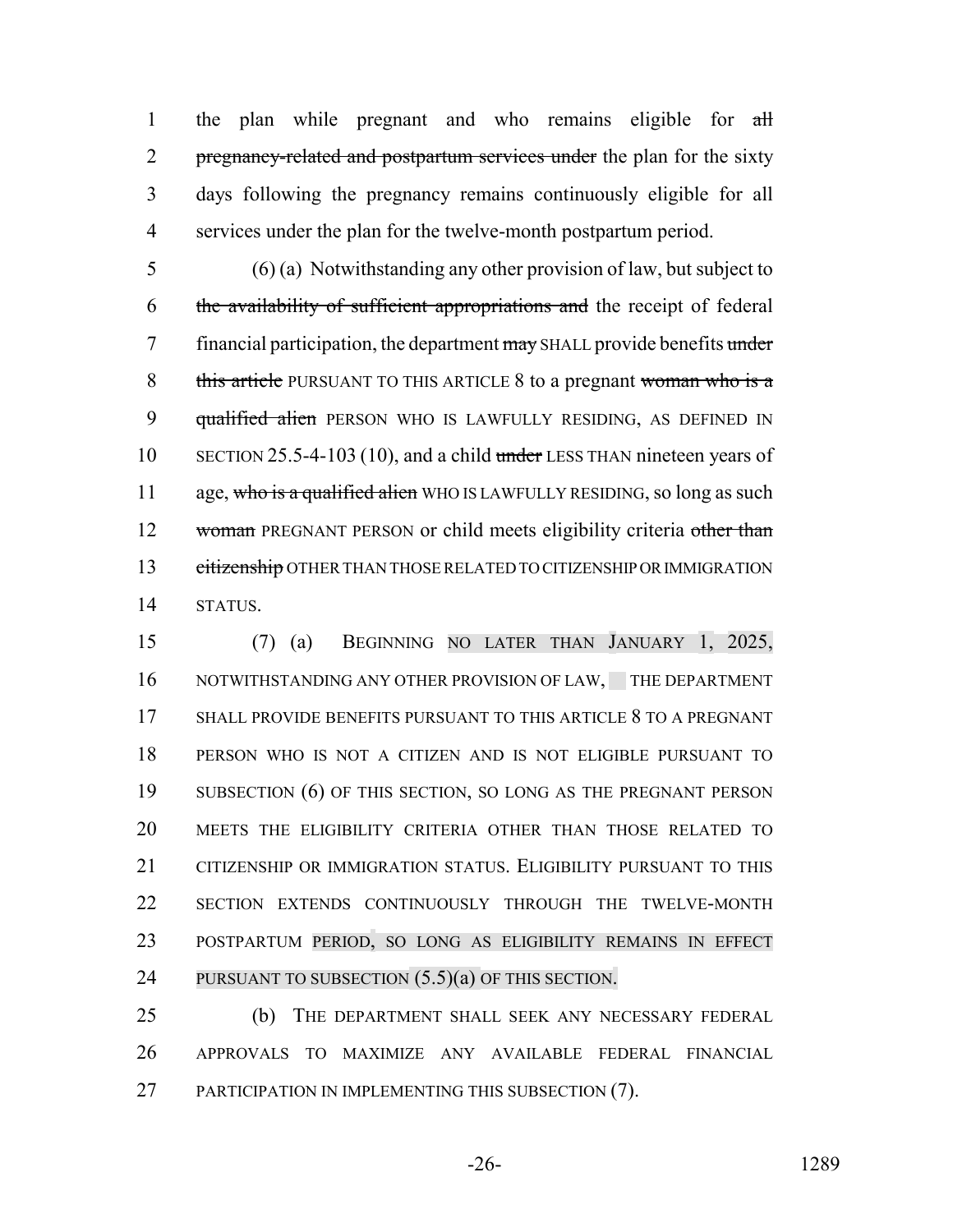(c) (I) DURING ITS 2024 PRESENTATION TO THE JOINT BUDGET COMMITTEE OF THE GENERAL ASSEMBLY AND IN ITS PRESENTATION TO THE HEALTH AND HUMAN SERVICES COMMITTEE OF THE SENATE AND THE HEALTH AND INSURANCE COMMITTEE OF THE HOUSE OF REPRESENTATIVES, OR ANY SUCCESSOR COMMITTEES, AT THE HEARING HELD PURSUANT TO SECTION 2-7-203 (2)(a) OF THE "STATE MEASUREMENT FOR ACCOUNTABLE, RESPONSIVE, AND TRANSPARENT (SMART) GOVERNMENT ACT", THE STATE DEPARTMENT SHALL REPORT ON ITS PLANS AND PROGRESS IN IMPLEMENTING THE COVERAGE EXPANSION 10 CREATED PURSUANT TO THIS SUBSECTION (7).

 (II) BEGINNING JANUARY 1, 2026, AND CONTINUING EVERY 12 JANUARY THEREAFTER, THE STATE DEPARTMENT, IN ITS PRESENTATION TO THE JOINT BUDGET COMMITTEE OF THE GENERAL ASSEMBLY AND IN ITS PRESENTATION TO THE HEALTH AND HUMAN SERVICESCOMMITTEE OFTHE SENATE AND THE HEALTH AND INSURANCE COMMITTEE OF THE HOUSE OF REPRESENTATIVES, OR ANY SUCCESSOR COMMITTEES, AT THE HEARING HELD PURSUANT TO SECTION 2-7-203 (2)(a) OF THE "STATE MEASUREMENT FOR ACCOUNTABLE, RESPONSIVE, AND TRANSPARENT (SMART)GOVERNMENTACT", SHALL REPORT ON THE COST SAVINGS AND HEALTH IMPROVEMENTS ASSOCIATED WITH THE COVERAGE EXPANSION 21 CREATED PURSUANT TO THIS SUBSECTION (7).

22 (d) THIS SUBSECTION (7) CONSTITUTES STATE AUTHORITY WITHIN THE MEANING OF 8 U.S.C. SEC. 1621 (d), AS THAT LAW EXISTED ON JANUARY 1, 2022.

 **SECTION 23.** In Colorado Revised Statutes, **add** 25.5-8-109.3 as follows:

**25.5-8-109.3. Health services initiatives.** (1) TO THE EXTENT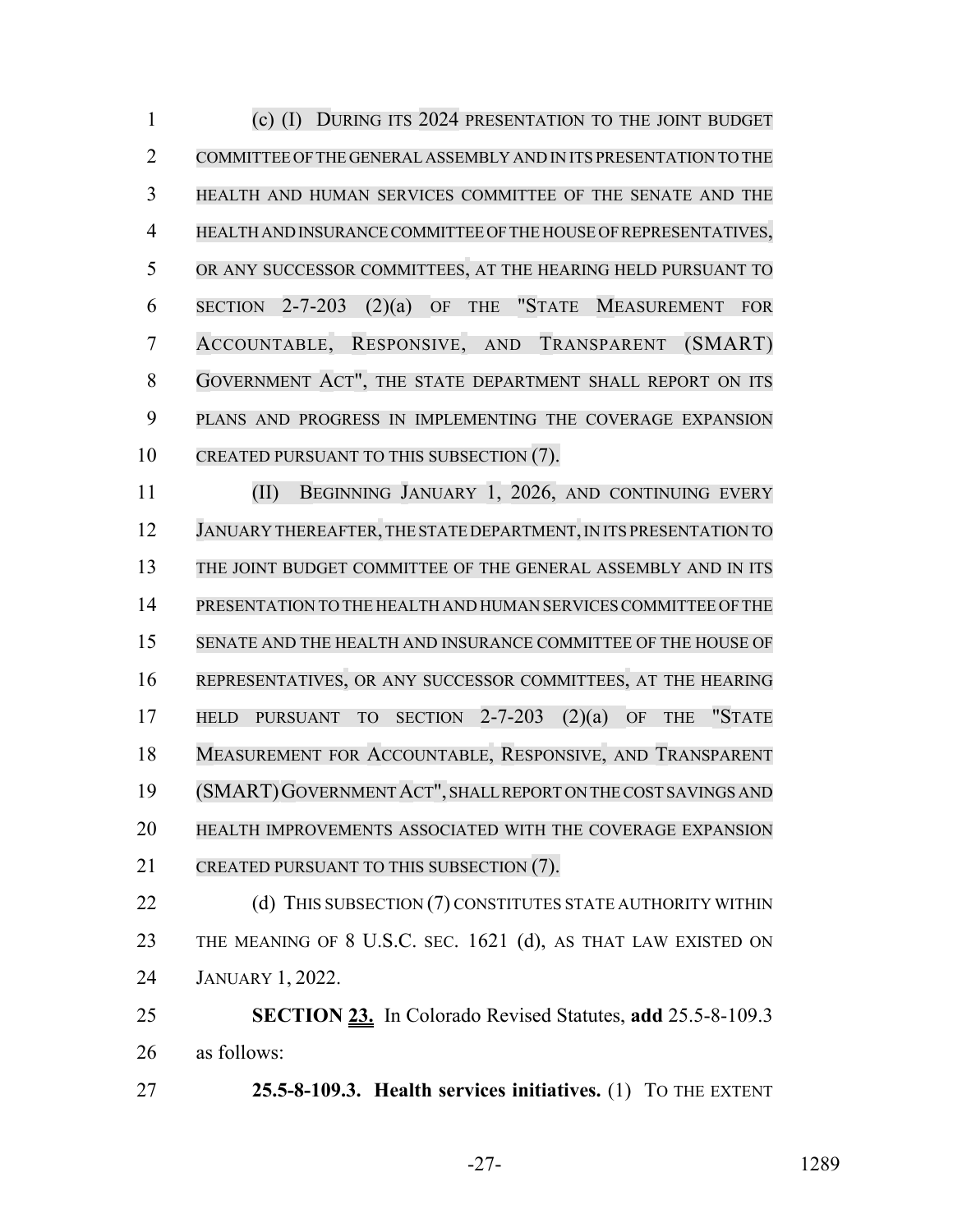FEDERAL FINANCIAL PARTICIPATION IS AVAILABLE, THE DEPARTMENT SHALL DESIGN AND IMPLEMENT HEALTH SERVICE INITIATIVES PURSUANT TO SECTION 2105(a)(1)(D)(ii) OF THE FEDERAL "SOCIAL SECURITY ACT", AS AMENDED, TO PROVIDE FUNDING FOR CONTINUOUS ENROLLMENT FOR THE TWELVE-MONTH POSTPARTUM PERIOD FOR A PERSON WHO IS ENROLLED IN HEALTH-CARE COVERAGE PURSUANT TO SECTION 25.5-5-201 (6) OR 25.5-8-109 (7).

 (2) TO THE EXTENT ADDITIONAL FEDERAL FINANCIAL PARTICIPATION IS AVAILABLE, THE DEPARTMENT SHALL ESTABLISH A STAKEHOLDER PROCESS IN COLLABORATION WITH DEPARTMENT STAFF TO DETERMINE ADDITIONAL PRIORITIES AND BUDGET ALLOCATIONS THAT DRAW DOWN AT LEAST FIFTY PERCENT OF THE REMAINING HEALTH SERVICES INITIATIVE FUNDS TO EXPAND ACCESS TO PERINATAL AND POSTPARTUM SUPPORTS. THE DEPARTMENT SHALL REPORT ON THE ESTABLISHED PRIORITIES AND BUDGET ALLOCATIONS AND THE WAYS IN WHICH THEY ARE INCLUSIVE OF STAKEHOLDER INPUT DURING THE DEPARTMENT'S 2024 PRESENTATION TO THE JOINT BUDGET COMMITTEE OF THE GENERAL ASSEMBLY AND IN THE DEPARTMENT'S PRESENTATION TO THE HEALTH AND HUMAN SERVICES COMMITTEE OF THE SENATE AND THE HEALTH AND INSURANCE COMMITTEE OF THE HOUSE OF REPRESENTATIVES, OR ANY SUCCESSOR COMMITTEES, AT THE HEARING HELD PURSUANT TO SECTION 2-7-203 (2)(a) OF THE "STATE MEASUREMENT FOR ACCOUNTABLE, RESPONSIVE, AND TRANSPARENT (SMART) 24 GOVERNMENT ACT". IN CONDUCTING THE STAKEHOLDER PROCESS, THE DEPARTMENT SHALL:

 (a) ENGAGE DIRECTLY WITH IMPACTED INDIVIDUALS, SERVICE PROVIDERS, ADVOCACY ORGANIZATIONS, AND INDIVIDUALS WORKING IN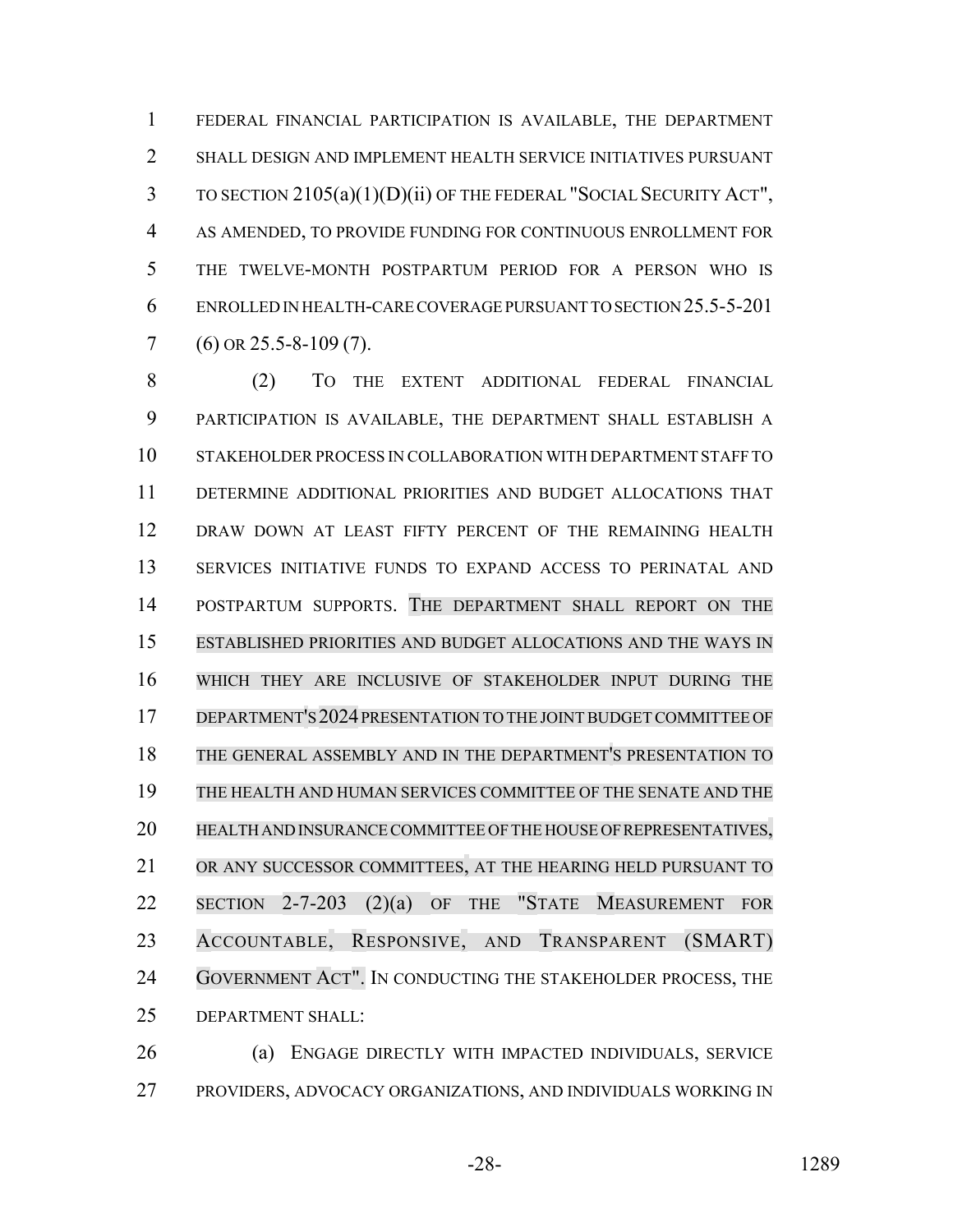OR REPRESENTING COMMUNITIES WHO ARE DIVERSE WITH REGARD TO RACE, ETHNICITY, IMMIGRATION STATUS, AGE, ABILITY, SEXUAL ORIENTATION, GENDER IDENTITY, OR GEOGRAPHIC REGION OF THE STATE AND WHO ARE AFFECTED BY HIGHER RATES OF HEALTH DISPARITIES AND INEQUITIES;

 (b) PUBLICIZE, CONDUCT, AND REPORT OUTCOMES OF STAKEHOLDER MEETINGS IN, AT A MINIMUM, ENGLISH AND SPANISH;

 (c) INCLUDE OPPORTUNITIES FOR PARTICIPATION IN THE STAKEHOLDER PROCESS OUTSIDE OF REGULAR WORK HOURS;

10 (d) CONDUCT A MINIMUM OF FIVE STAKEHOLDER MEETINGS AND CONDUCT ADDITIONAL MEETINGS FOCUSED ON HEARING INPUT FROM INDIVIDUAL CONSTITUENCIES LISTED IN SUBSECTION (2)(a) OF THIS SECTION.

 (e) TAKE INTO CONSIDERATION RESEARCH AND INFORMATION FROM REPORTS ISSUED BY THE MATERNAL MORTALITY REVIEW 16 COMMITTEE, AS REQUIRED BY SECTION 25-52-104 (6);

 (f) TAKE INTO CONSIDERATION DATA FROM THE HEALTH SURVEY FOR BIRTHING PARENTS TO INFORM STAKEHOLDER DECISION-MAKING; AND (g) CONSIDER INITIATIVES TO REDUCE DIAPER NEED, EXPAND ACCESS TO GROUP-BASED PRENATAL AND PEDIATRIC CARE MODELS, AND EXPAND HOME VISITATION PROGRAMS, INCLUDING VOLUNTARY NEWBORN NURSE VISITATION PROGRAMS THAT ARE UNIVERSALLY OFFERED TO ALL FAMILIES IN A GIVEN COMMUNITY AND PROVIDE AT LEAST ONE NURSE VISIT 24 WITHIN THE FIRST THREE MONTHS OF LIFE.

25 (3) (a) THE DEPARTMENT SHALL SEEK ANY NECESSARY FEDERAL APPROVALS TO OBTAIN FEDERAL FINANCIAL PARTICIPATION IN 27 IMPLEMENTING SUBSECTION (1) OF THIS SECTION.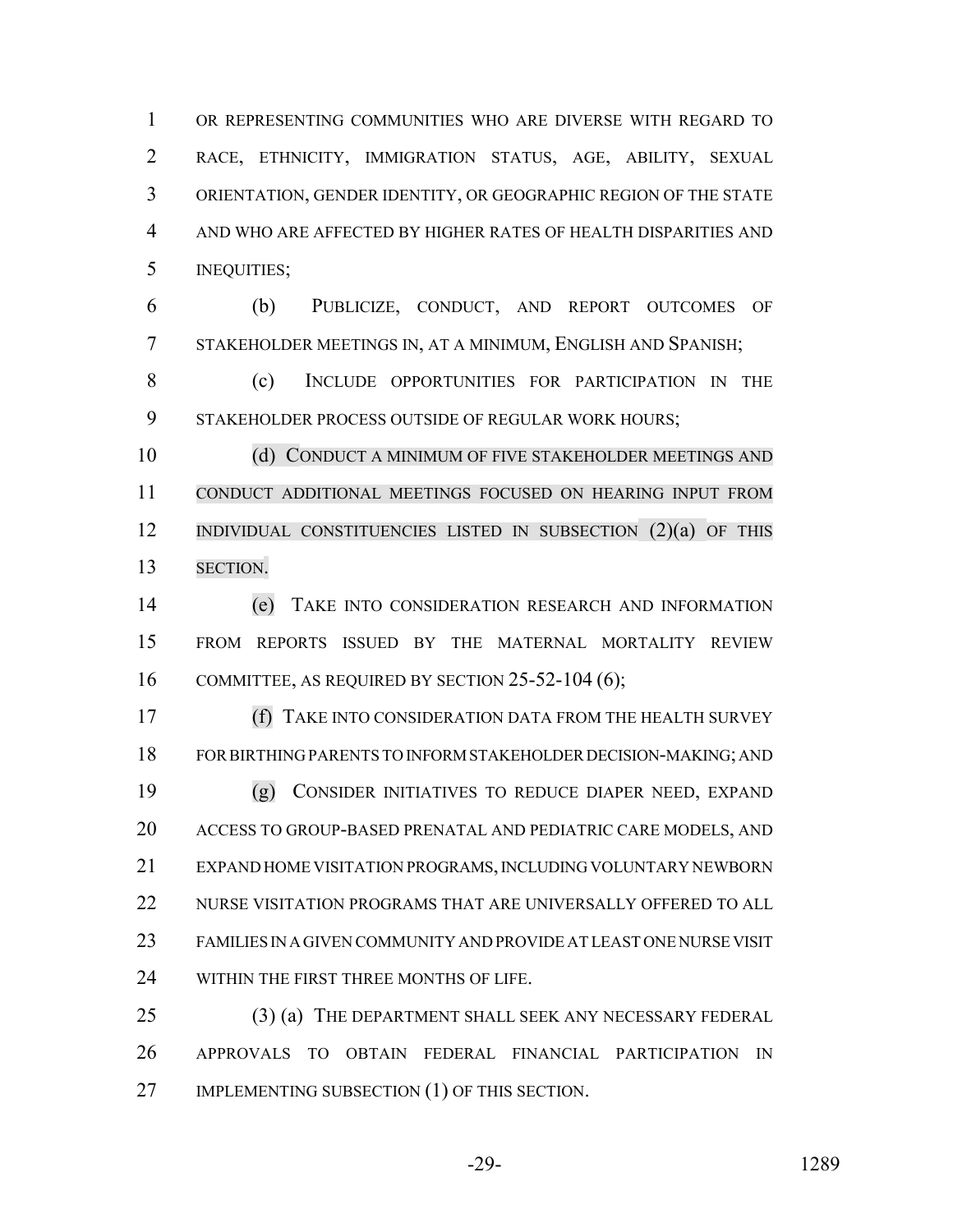(b) TO THE EXTENT ALLOWABLE, THE DEPARTMENT SHALL 2 MAXIMIZE FEDERAL FINANCIAL PARTICIPATION IN IMPLEMENTING THIS SECTION.

 **SECTION 24. Appropriation.** (1) For the 2022-23 state fiscal year, \$730,573 is appropriated to the department of health care policy and 6 financing. This appropriation is from the general fund. To implement this act, the department may use this appropriation as follows:

 (a) \$258,733 for use by the executive director's office for personal services, which amount is based on an assumption that the office will require an additional 5.1 FTE;

 (b) \$29,707 for use by the executive director's office for operating expenses;

 (c) \$262,500 for general professional services and special projects;

 (d) \$161,069 for medical and long-term care services for Medicaid eligible individuals, which amount is subject to the "(M)" notation as defined in the annual general appropriation act for the same fiscal year; and

 (e) \$18,564 for children's basic health plan medical and dental costs.

 (2) For the 2022-23 state fiscal year, the general assembly anticipates that the department of health care policy and financing will receive \$885,480 in federal funds. The appropriation in subsection (1) of this section is based on the assumption that the office will receive this amount of federal funds to be used as follows:

 (a) \$181,587 for use by the executive director's office for personal services, which amount is subject to the "(I)" notation as defined in the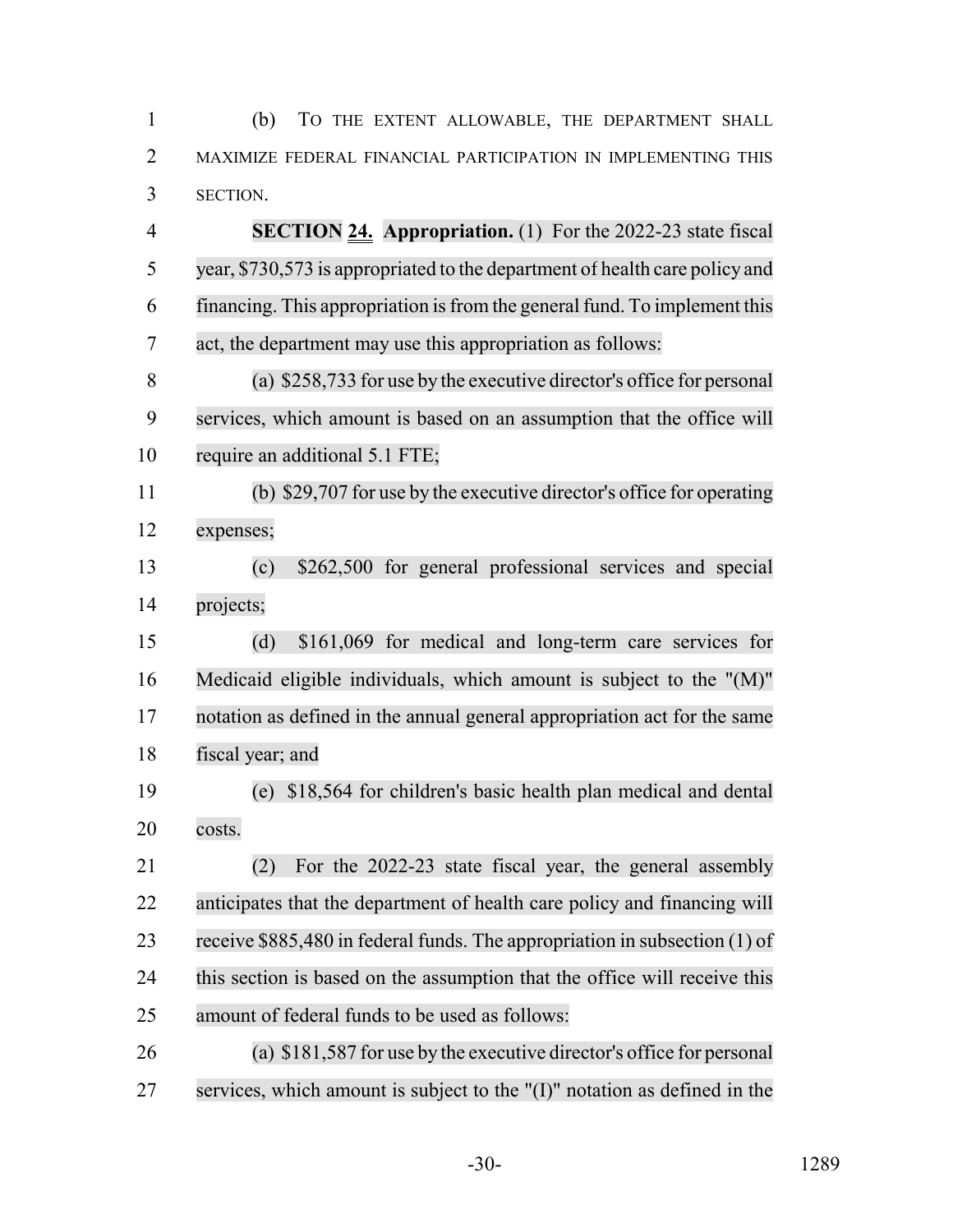| $\mathbf{1}$   | annual general appropriation act for the same fiscal year;                    |
|----------------|-------------------------------------------------------------------------------|
| $\overline{2}$ | (b) \$20,848 for use by the executive director's office for operating         |
| 3              | expenses, which amount is subject to the $''(I)''$ notation as defined in the |
| $\overline{4}$ | annual general appropriation act for the same fiscal year;                    |
| 5              | \$487,500 for general professional services and special<br>(c)                |
| 6              | projects, which amount is subject to the "(I)" notation as defined in the     |
| 7              | annual general appropriation act for the same fiscal year;                    |
| 8              | \$161,069 for medical and long-term care services for<br>(d)                  |
| 9              | Medicaid eligible individuals; and                                            |
| 10             | (e) \$34,476 for children's basic health plan medical and dental              |
| 11             | costs.                                                                        |
| 12             | $(3)$ For the 2022-23 state fiscal year, \$423,626 is appropriated to         |
| 13             | the department of public health and environment for use by the center for     |
| 14             | health and environmental information. This appropriation is from the          |
| 15             | general fund and is based on an assumption that the center will require an    |
| 16             | additional 2.5 FTE. To implement this act, the center may use this            |
| 17             | appropriation for health statistics and vital records for health surveys.     |
| 18             | <b>SECTION 25. Appropriation - adjustments to 2022 long bill.</b>             |
| 19             | (1) To implement this act, appropriations made in the annual general          |
| 20             | appropriation act for the 2022-23 state fiscal year to the department of      |
| 21             | health care policy and financing are adjusted as follows:                     |
| 22             | (a) The cash funds appropriation from the children's basic health             |
| 23             | plan trust created in section 25.5-8-105 (1), C.R.S., for children's basic    |
| 24             | health plan medical and dental costs is decreased by \$340,727, which is      |
| 25             | subject to the "(H)" notation as defined in the annual general                |
| 26             | appropriation act for the same fiscal year; and                               |
| 27             | (b) The cash funds appropriation from the healthcare affordability            |